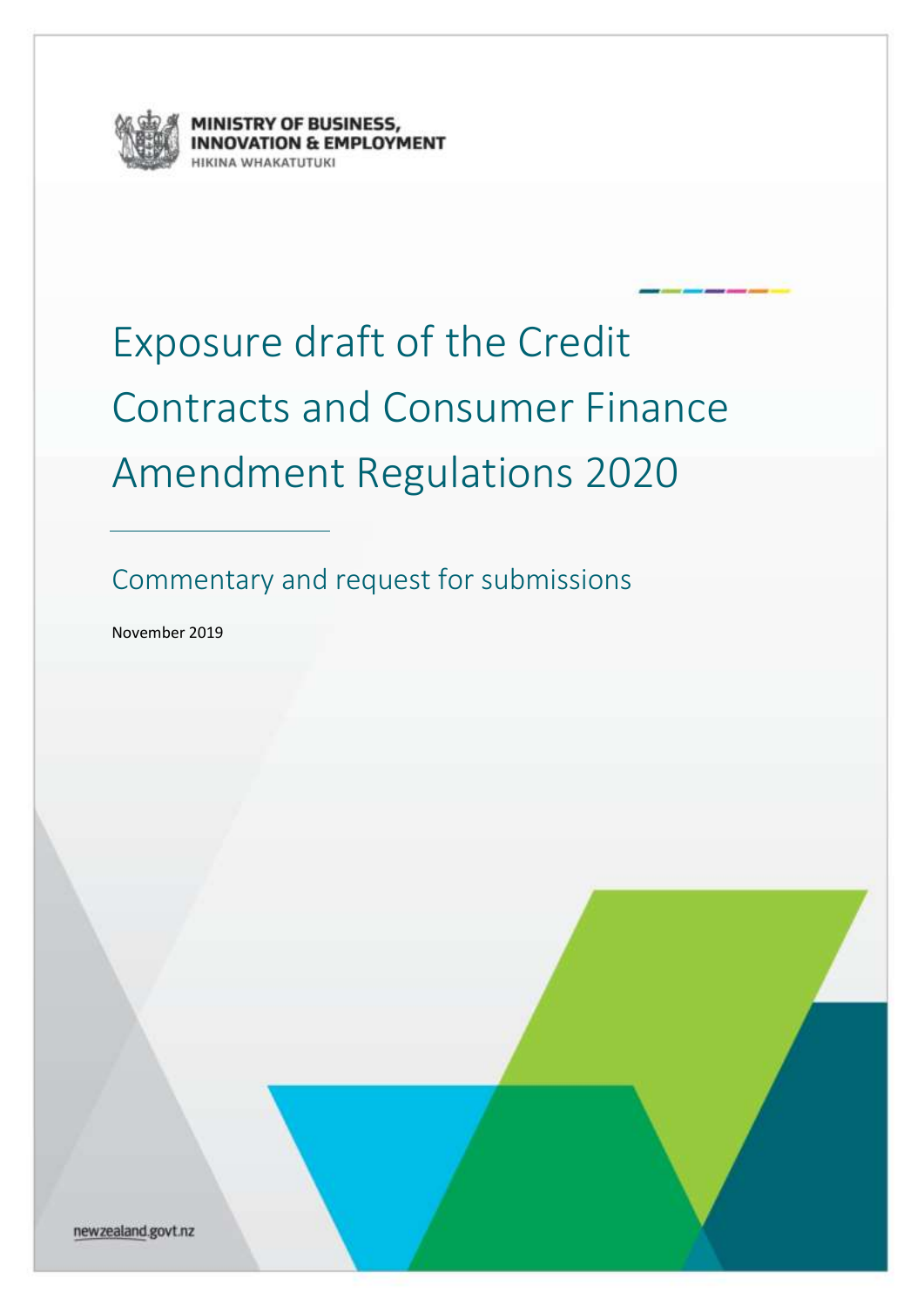#### Permission to reproduce



Crown Copyright ©

This work is licensed under the Creative Commons Attribution 4.0 International License. To view a copy of this license, visit *<http://creativecommons.org/licenses/by/4.0/>*.

#### Important notice

The opinions contained in this document are those of the Ministry of Business, Innovation and Employment and do not reflect official Government policy. Readers are advised to seek specific legal advice from a qualified professional person before undertaking any action in reliance on the contents of this publication. The contents of this discussion paper must not be construed as legal advice. The Ministry does not accept any responsibility or liability whatsoever whether in contract, tort, equity or otherwise for any action taken as a result of reading, or reliance placed on the Ministry because of having read, any part, or all, of the information in this discussion paper or for any error, inadequacy, deficiency, flaw in or omission from the discussion paper.

ISBN 978-1-99-000485-8 (online)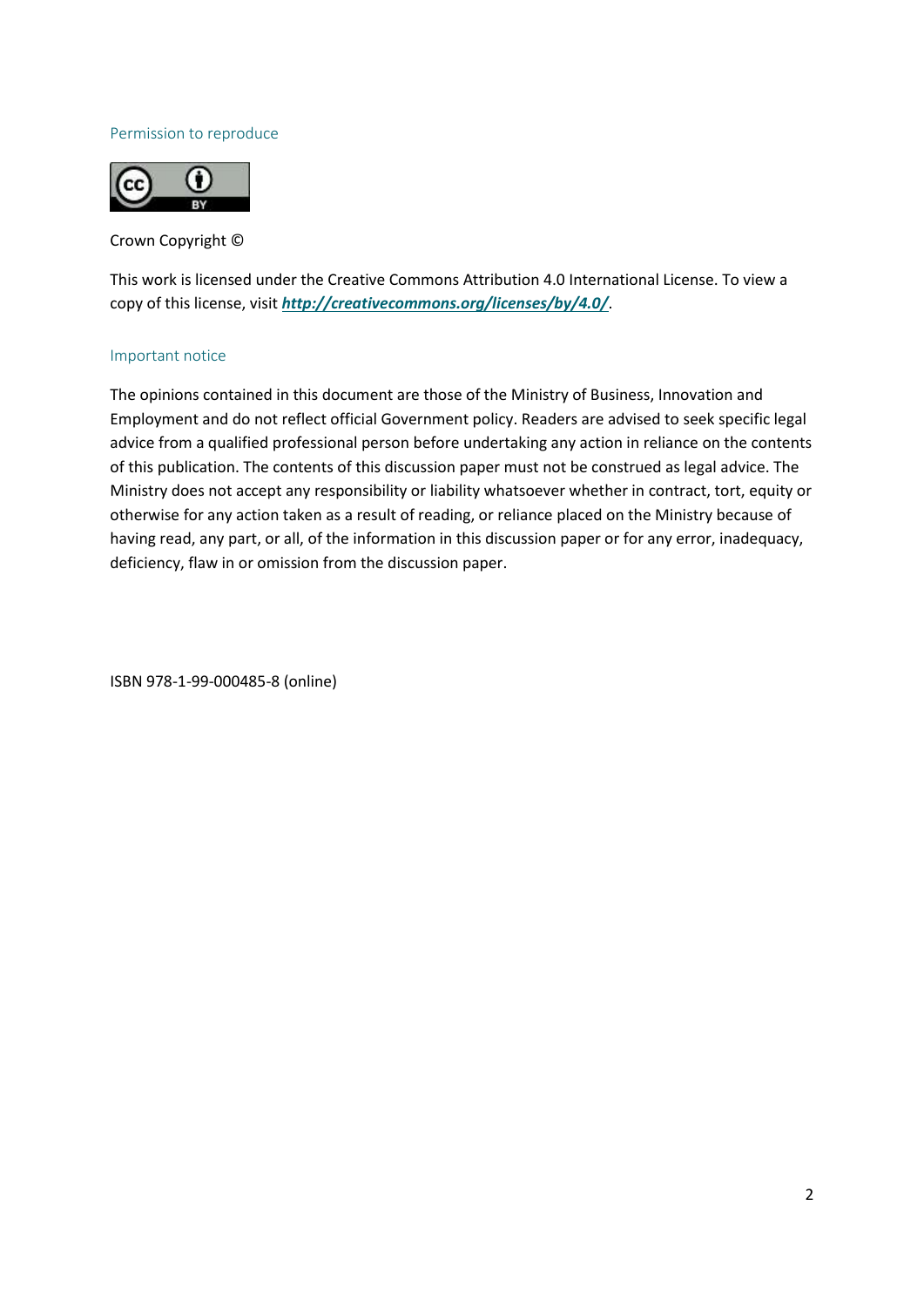<span id="page-2-0"></span>How to have your say

#### Submissions process

The Ministry of Business, Innovation and Employment (MBIE) seeks written submissions on the issues raised in this document by 5pm on **5 February 2020**.

Your submission may respond to any or all of these issues. Where possible, please include evidence to support your views, for example references to independent research, facts and figures, or relevant examples.

Please include your contact details in the cover letter or e-mail accompanying your submission.

You can make your submission by:

- sending your submission as a Microsoft Word document to *[consumer@mbie.govt.nz](file:///C:/Users/LivschS/AppData/Roaming/OpenText/OTEdit/EC_mako/c85721676/consumer@mbie.govt.nz)*.
- mailing your submission to:

Competition and Consumer Policy team Building, Resources and Markets Ministry of Business, Innovation & Employment PO Box 1473 Wellington 6140 New Zealand

Please direct any questions that you have in relation to the submissions process to *[consumer@mbie.govt.nz](file:///C:/Users/LivschS/AppData/Roaming/OpenText/OTEdit/EC_mako/c85721676/consumer@mbie.govt.nz)*.

## Use of information

The information provided in submissions will be used to inform MBIE's policy development process, and will inform advice to Ministers on responsible lending, debt collection and other consumer credit regulations. We may contact submitters directly if we require clarification of any matters in submissions.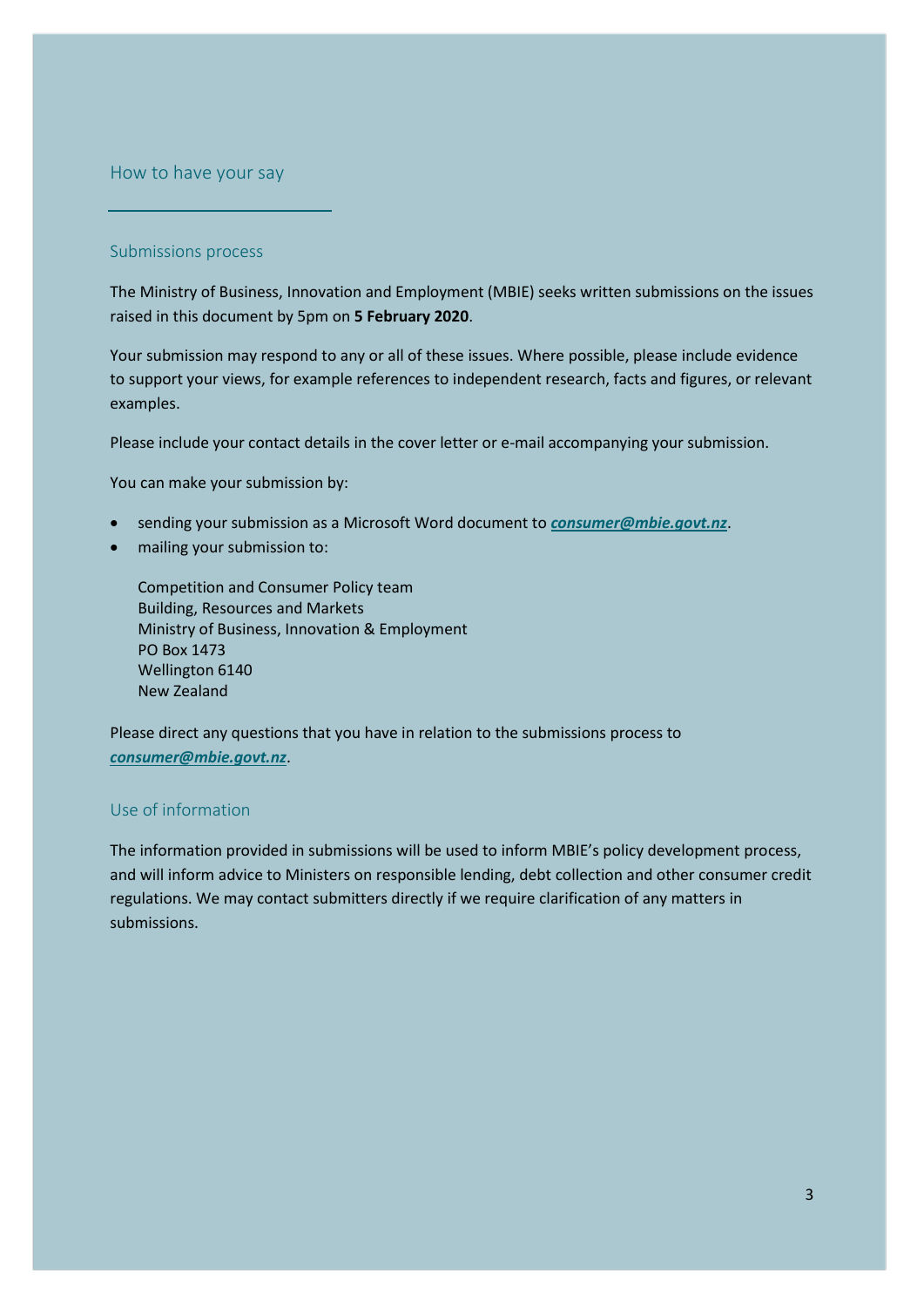#### Release of information

MBIE intends to upload PDF copies of submissions received to MBIE's website at [www.mbie.govt.nz.](http://www.mbie.govt.nz/) MBIE will consider you to have consented to uploading by making a submission, unless you clearly specify otherwise in your submission.

If your submission contains any information that is confidential or you otherwise wish us not to publish, please:

- indicate this on the front of the submission, with any confidential information clearly marked within the text
- provide a separate version excluding the relevant information for publication on our website.

Submissions remain subject to request under the Official Information Act 1982. Please set out clearly in the cover letter or e-mail accompanying your submission if you have any objection to the release of any information in the submission, and in particular, which parts you consider should be withheld, together with the reasons for withholding the information. MBIE will take such objections into account and will consult with submitters when responding to requests under the Official Information Act 1982.

#### Private information

The Privacy Act 1993 establishes certain principles with respect to the collection, use and disclosure of information about individuals by various agencies, including MBIE. Any personal information you supply to MBIE in the course of making a submission will only be used for the purpose of assisting in the development of policy advice in relation to this review. Please clearly indicate in the cover letter or e-mail accompanying your submission if you do not wish your name, or any other personal information, to be included in any summary of submissions that MBIE may publish.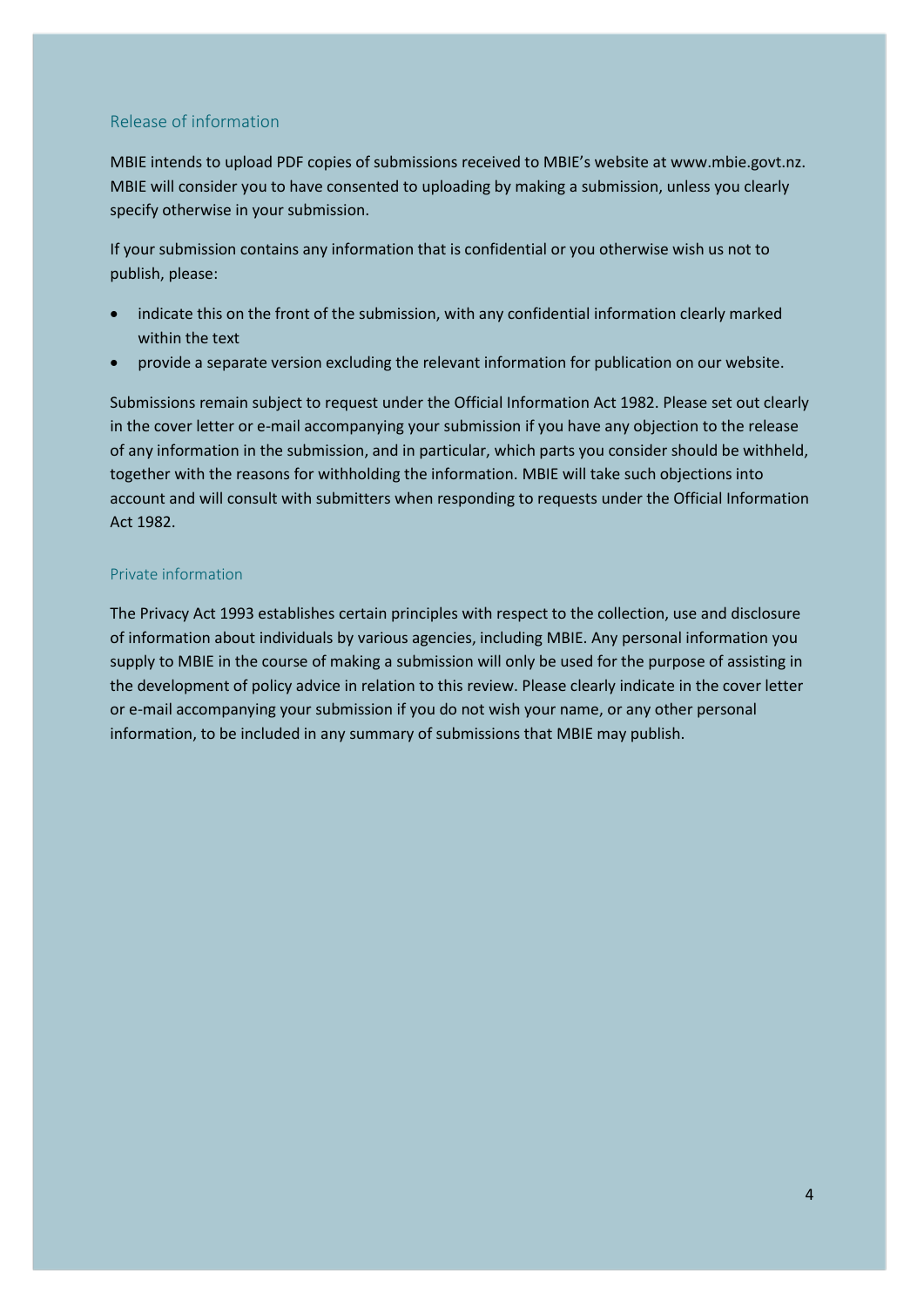# Contents

| 1 |                                                                                                  |  |
|---|--------------------------------------------------------------------------------------------------|--|
|   |                                                                                                  |  |
|   |                                                                                                  |  |
|   |                                                                                                  |  |
|   |                                                                                                  |  |
|   |                                                                                                  |  |
|   |                                                                                                  |  |
| 2 | Assessment of whether credit or finance will meet the borrower's requirements and                |  |
|   |                                                                                                  |  |
|   | New regulation 4AB - Additional requirements for waivers, warranties and insurance  11           |  |
| 3 | Assessment that a borrower is likely to repay without substantial hardship 13                    |  |
|   |                                                                                                  |  |
|   |                                                                                                  |  |
|   |                                                                                                  |  |
|   | New regulation 4AE - General rule for assessing whether a loan is affordable 14                  |  |
|   | New regulation 4AF - Lenders must estimate borrower's likely income (step 1 of diagram)  17      |  |
|   | New regulation 4AG - Lenders must do initial estimate of borrower's likely relevant expenses     |  |
|   | New regulation 4AH - Final estimate of likely expenses (step 3 of diagram)  18                   |  |
|   | New regulation 4AI - Presumption that loan is unaffordable (only applies to applications for     |  |
| 4 |                                                                                                  |  |
|   |                                                                                                  |  |
|   |                                                                                                  |  |
|   | New regulation 4AM - Advertising of credit fees if advertisement states there is no interest  23 |  |
|   |                                                                                                  |  |
|   | Advertising regulations relating to high-cost consumer credit contracts included in the Bill 24  |  |
| 5 |                                                                                                  |  |
| 6 |                                                                                                  |  |
| 7 |                                                                                                  |  |
|   |                                                                                                  |  |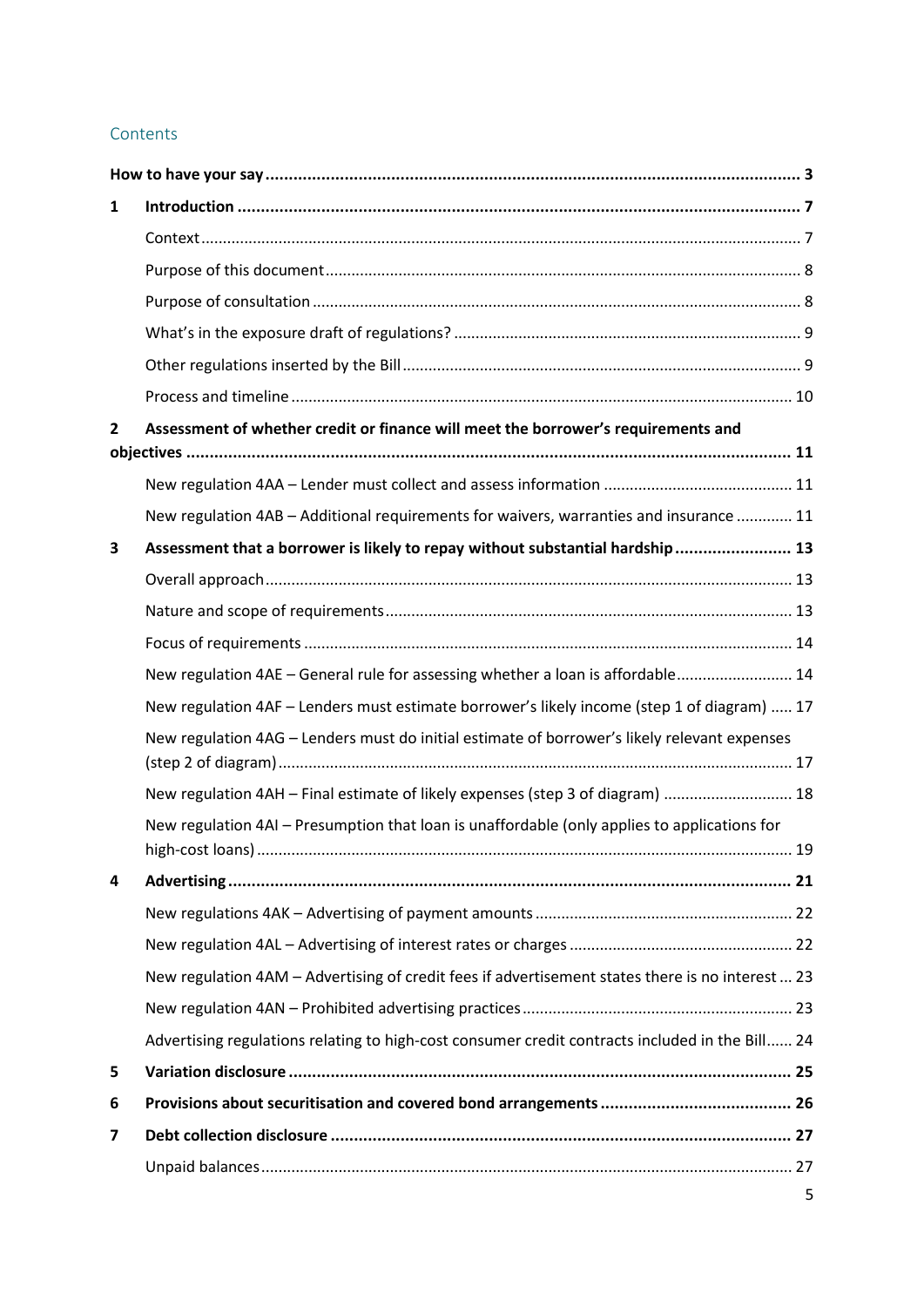| 8  |                                                                                            |  |
|----|--------------------------------------------------------------------------------------------|--|
|    | New regulation 5A(3) - Requirement to provide contact details for to MoneyTalks in payment |  |
|    | New regulation $5A(2)$ and $5A(4)$ – Requirement to provide information about disputes     |  |
|    |                                                                                            |  |
|    |                                                                                            |  |
| 9  | Credit Contracts Legislation Amendment Act Commencement Order 2020 31                      |  |
| 10 |                                                                                            |  |
|    |                                                                                            |  |
|    |                                                                                            |  |
|    |                                                                                            |  |
|    |                                                                                            |  |
|    |                                                                                            |  |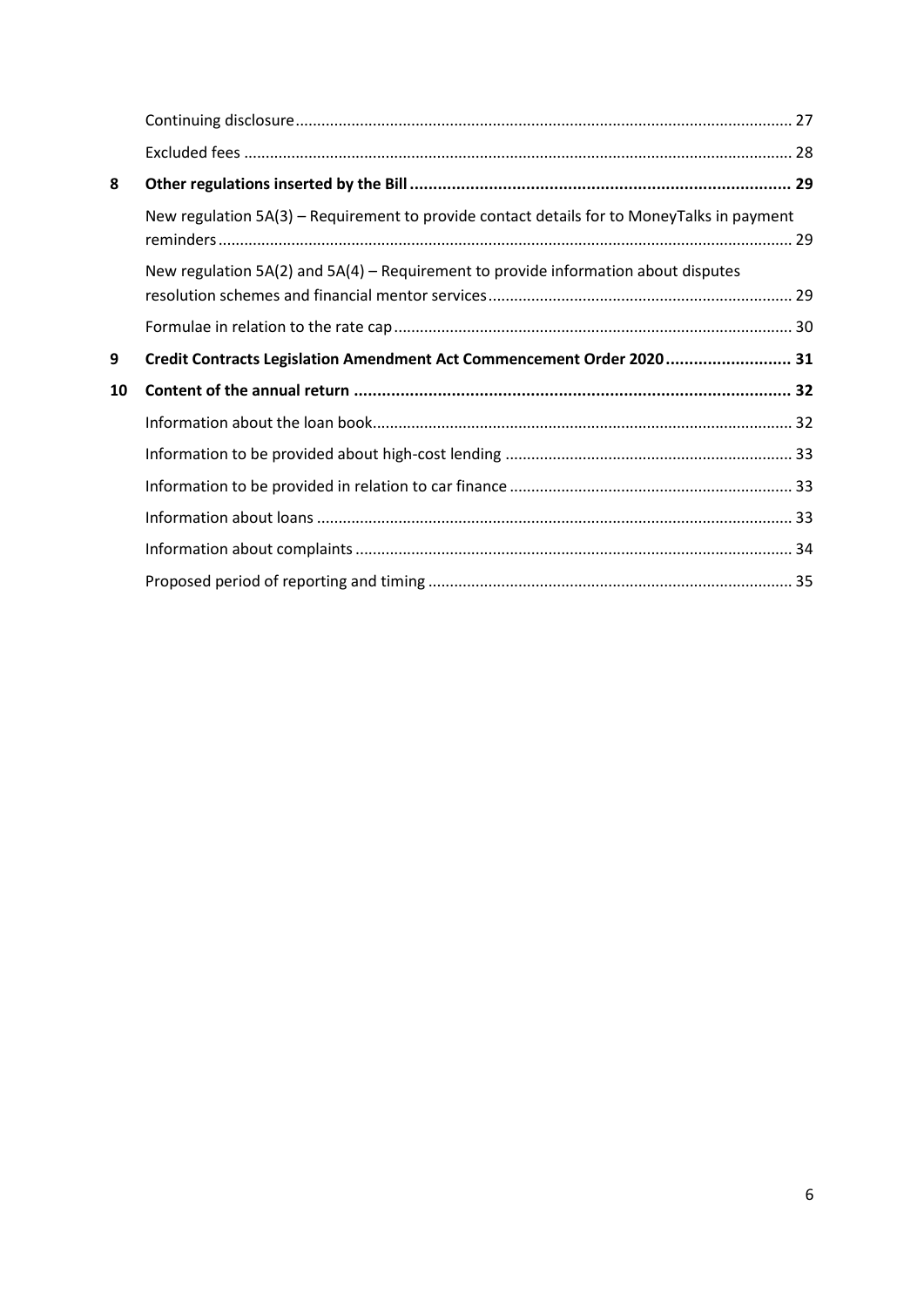## <span id="page-6-0"></span>1 Introduction

#### <span id="page-6-1"></span>Context

- 1. The Credit Contracts and Consumer Finance Act 2003 (**the Act**) helps to protect consumers when they borrow money. It applies to credit contracts, consumer leases and buy-back transactions of land.
- 2. In April 2019, the Minister of Commerce and Consumer Affairs introduced the Credit Contracts Legislation Amendment Bill. The purpose of the Bill was to reduce irresponsible and predatory lending, and resulting consumer harm. The Finance and Expenditure Committee reported back to the House on the Bill on 11 November 2019.
- 3. The main changes the Bill introduces are:
	- a. a cap on the rate of interest and fees for high-cost loans of 0.8% per day, and a cap on total interest and fees to 100% of the first amount borrowed
	- b. requirements to keep records that substantiate that loans are affordable and suitable and fees are not unreasonable
	- c. the ability to set prescriptive requirements for affordability, suitability and advertising
	- d. a fit and proper person test for directors and senior managers of creditors and mobile traders
	- e. duties on directors and senior managers and tougher penalties for irresponsible lending
	- f. disclosure at the commencement of debt collection
	- g. requirements for consumer credit providers to give statistical information about their business to the Commerce Commission on an annual basis.
- 4. The Bill provides for the creation of regulations to support a range of these new requirements.
- 5. Some of these new regulations are provided in the accompanying exposure draft of the Credit Contracts and Consumer Finance Amendment Regulations (No 2) 2020 (**the draft regulations**). Additionally, the Bill itself inserts some new regulations into the Credit Contracts and Consumer Finance Regulations 2004 (**the regulations**).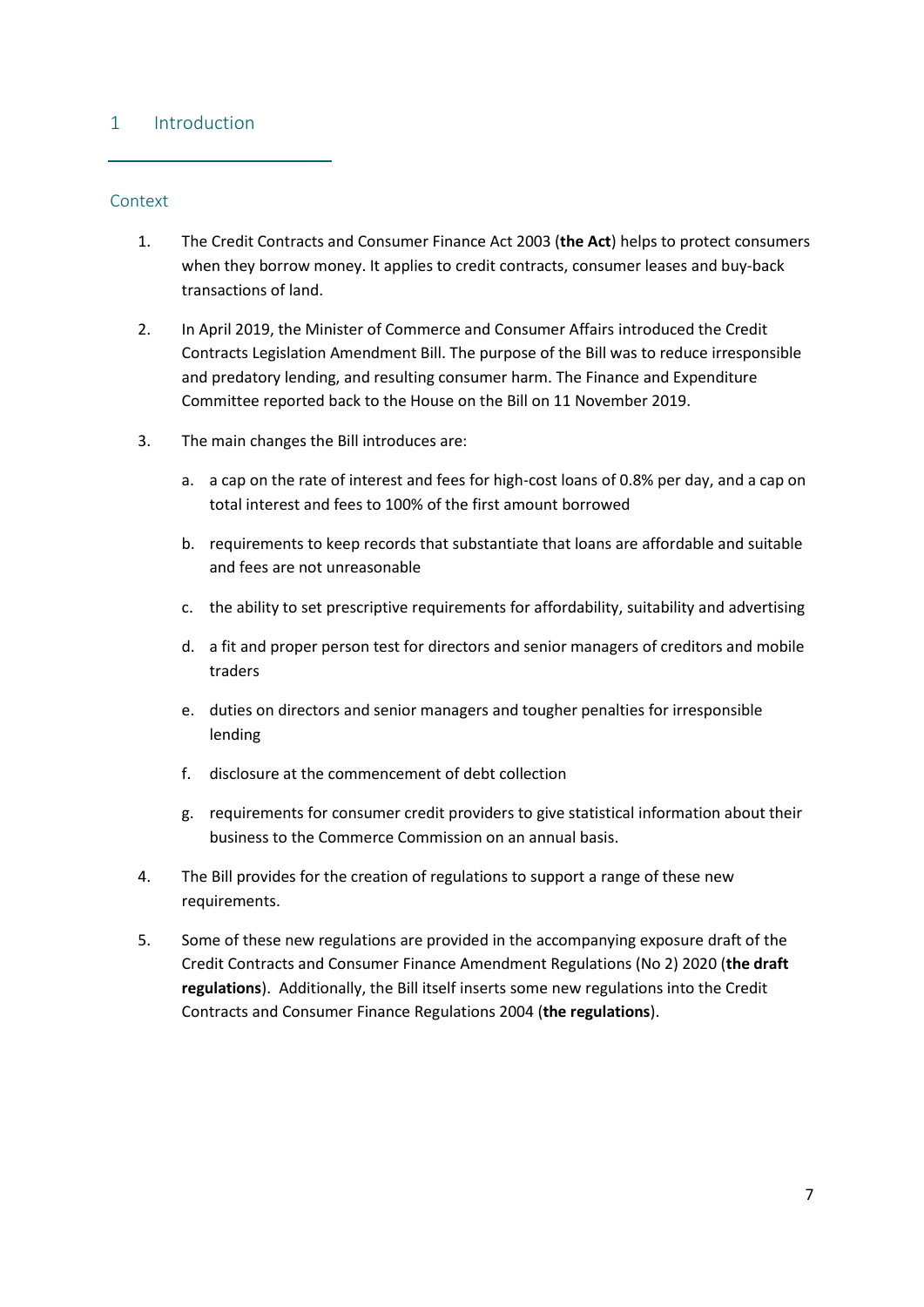#### <span id="page-7-0"></span>Purpose of this document

- 6. MBIE is seeking feedback on:
	- a. the accompanying draft regulations (discussed in sections 2 7)
	- b. the commencement order (discussed at section 9)
	- c. additional regulations inserted by the Bill (discussed at section 8)
	- d. initial policy thinking on the content of the annual return (discussed in section 10).
- 7. This document provides a commentary to assist submitters, and asks questions to highlight areas on which we require feedback.

## <span id="page-7-1"></span>Purpose of consultation

- 8. The purpose of the consultation varies depending on the subject matter.
	- a. Proposed regulations (exposure drafts) have been published to help MBIE refine the policy, as well as the drafting of the proposed regulations.

We are aware that the draft regulations may not adequately account for the broad variety of situations which occur in practice. We seek specific feedback on the type of situations for which the requirement may be inappropriate. We encourage suggestions for more targeted, alternative requirements which are concrete, clear, and reflect existing, responsible practice.

- b. The commencement order has been published in order to be clear about the commencement dates for different obligations in the Bill. While the draft order has been carefully reviewed internally, this is also an opportunity to identify any errors in the allocation of provisions to specific dates.
- c. The consultation on regulations inserted in the Bill allows stakeholders to identify any drafting changes necessary to the regulations. There was limited scope for consultation on the wording during the select committee process. While the policy intention will have been set by Parliament when the Bill is passed, this is an opportunity to identify any drafting changes which may be necessary. Amendments can be implemented at the same time as new regulations are made.
- d. We are also seeking feedback on our initial policy thinking for annual returns. Submissions will inform the development of future regulations around information to be submitted by lenders as part of their annual return. The type of information which could be useful is quite extensive, so we are keen to hear about what information is likely to be the most useful and least useful, and about the feasibility of providing different types of information.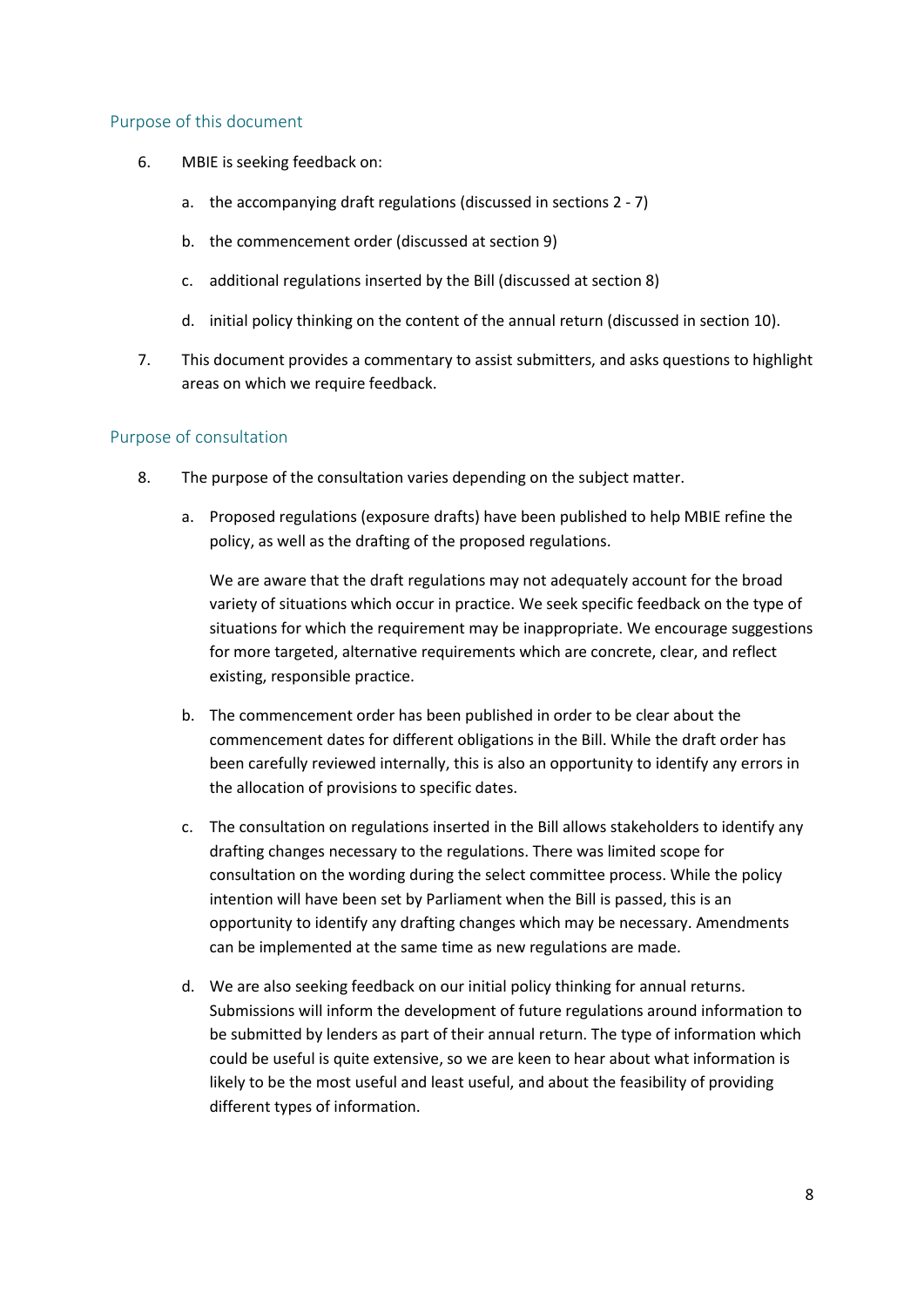#### <span id="page-8-0"></span>What's in the exposure draft of regulations?

- 9. The draft regulations support new requirements around the following matters.
- 10. **Affordability and suitability:** the Act requires lenders to make reasonable inquiries to be satisfied that the borrower is likely to repay the loan without substantial hardship ('affordability'), and the loan is likely to meet the borrower's requirements and objectives ('suitability'). The draft regulations set out the minimum inquiries that must be made before entering into any consumer credit contract, and how creditors must assess the affordability and suitability of the loan. This includes setting out verification of borrower income and expenses that must be undertaken as part of making reasonable inquiries.
- 11. **Responsible advertising:** the Act requires that lenders exercise the care, diligence and skill of a responsible lender in any advertisement. Lenders must also assist the borrower to reach an informed decision, including by ensuring that any advertising is not misleading, deceptive or confusing. The Bill provides that regulations can prescribe advertising standards for these purposes. The draft regulations set out a number of advertising standards that are largely based on requirements in the Responsible Lending Code.
- 12. **Disclosure at commencement of debt collection:** new section 132A of the Bill which will apply to all credit contracts – will require debt collectors to disclose particular information at the commencement of debt collection action. The draft regulations set out the proposed information that must be disclosed.
- 13. The proposed regulations also cover how the new due diligence duties for directors and senior managers of creditors apply in the context of a **securitisation or covered bond arrangement**, and the information that needs to be disclosed when a consumer credit contract is varied (**variation disclosure**).

## <span id="page-8-1"></span>Other regulations inserted by the Bill

- 14. The Bill itself also makes regulations setting out **requirements to provide contact information** for support services in certain circumstances, and providing the **formulae for the calculation of weighted average annual interest rate** for the purpose of the definition of high-cost consumer credit contract, and the **rate of charge**.
- 15. Because these requirements are inserted by the Bill into the Regulations, the drafting of these can be refined via amending the Regulations directly after the Bill receives Royal assent, where required.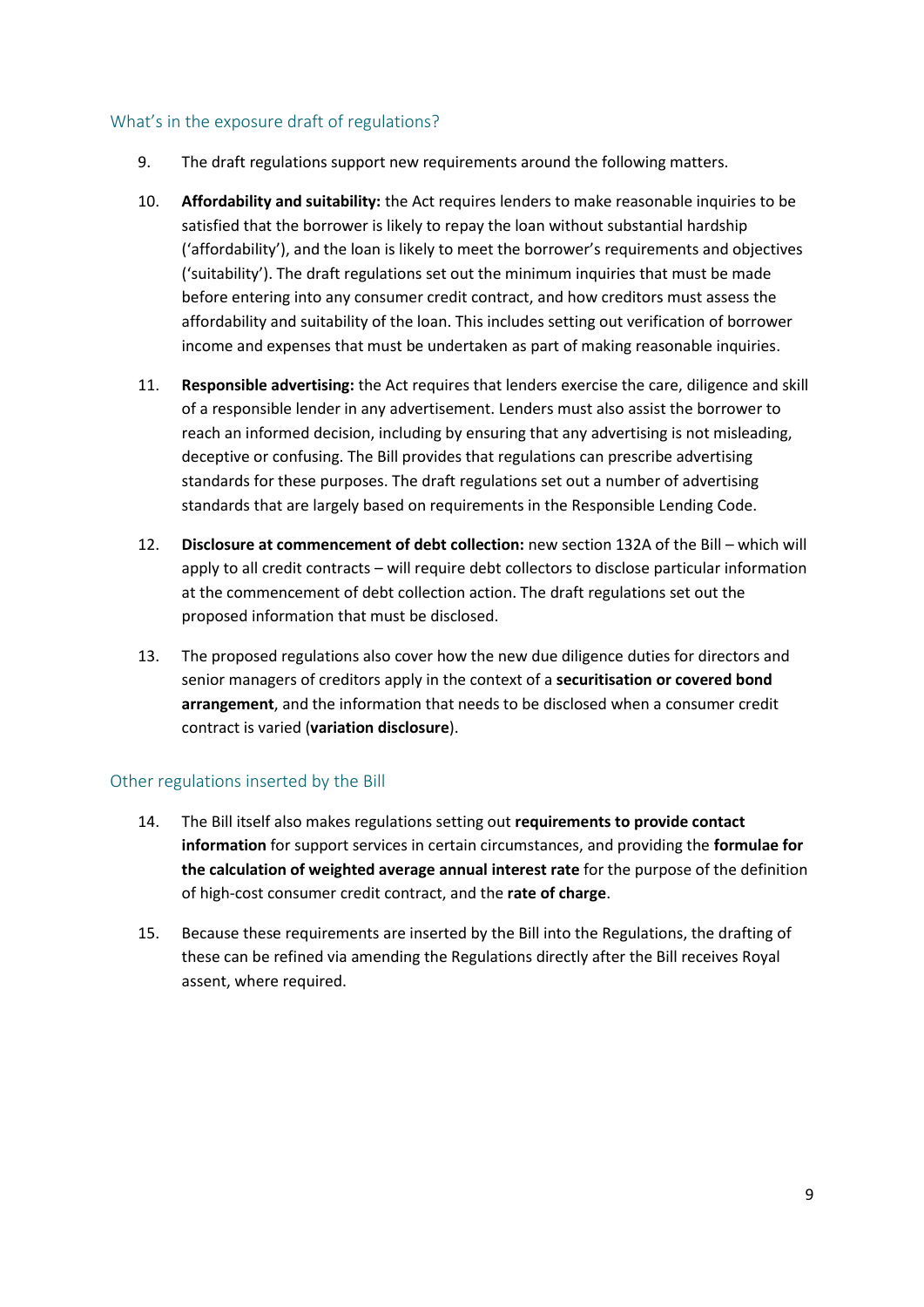#### <span id="page-9-0"></span>Process and timeline

- 16. We welcome feedback before **5 February 2020**.
- 17. Once submissions have been analysed, the proposed new regulations and any amending regulations will be finalised and made, likely in **April 2020**. Most of the draft regulations will come into force at the same time as a range of substantive provisions of the Bill in **April 2021,** with the exception of regulations for securitisations and covered bond arrangements, which will come into force in June 2020.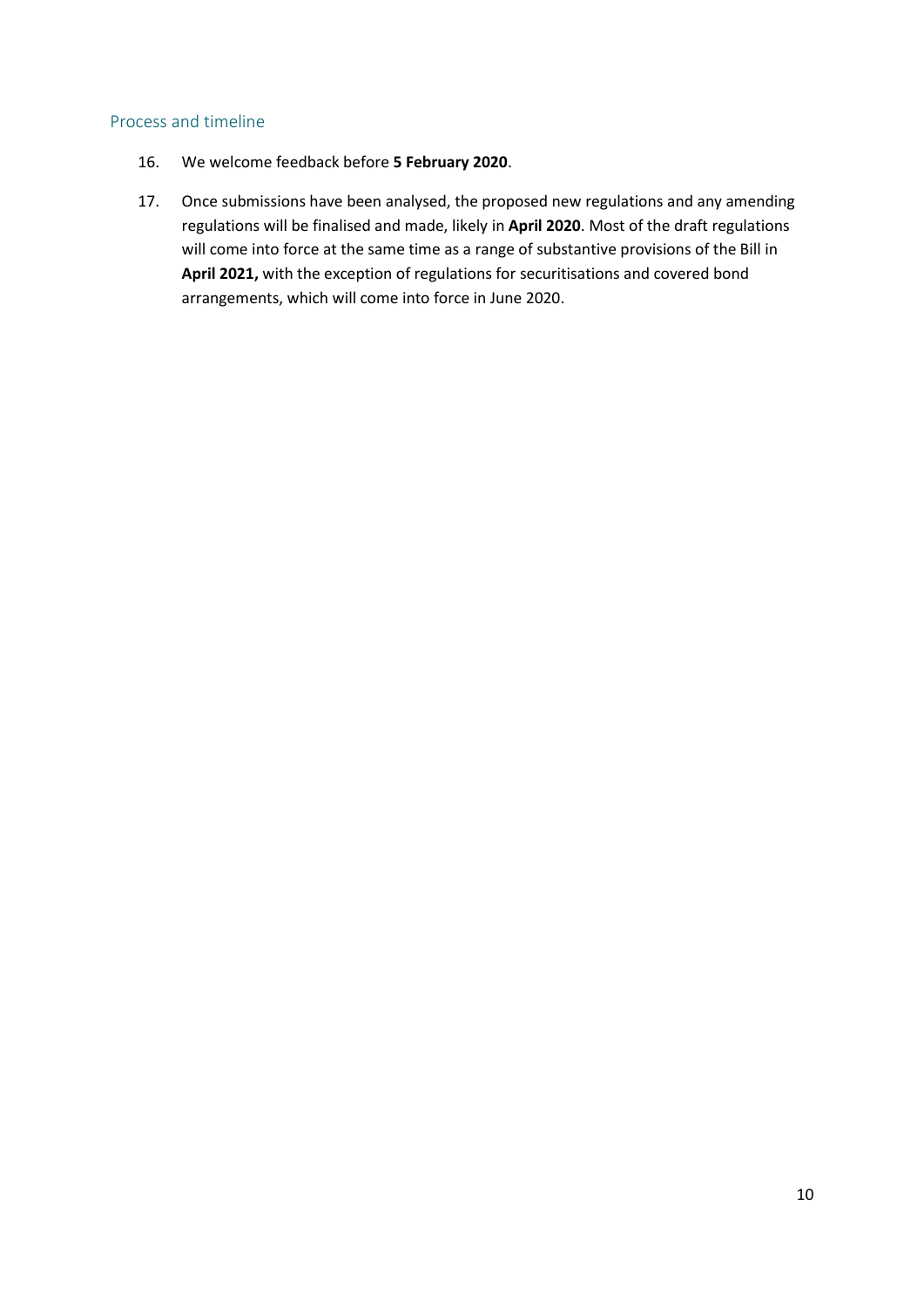- <span id="page-10-0"></span>2 Assessment of whether credit or finance will meet the borrower's requirements and objectives
	- 18. The focus of these regulations is to prescribe the steps to be taken to fulfil the lender responsibility principle in section  $9C(3)(a)(i)$  of the Act, which requires lenders to make reasonable inquiries to be satisfied that the credit or finance under the agreement will meet the borrower's requirements and objectives.
	- 19. The proposed approach of the regulations in this section is to shift existing guidance set out in the Responsible Lending Code into regulation, and add additional detail where necessary to reflect existing good practice or address key compliance issues.

## <span id="page-10-1"></span>New regulation 4AA – Lender must collect and assess information

- 20. Regulation 4AA draws on paragraph 4.3 of the Responsible Lending Code to require lenders to ask the borrower about the amount, purpose and term of the credit, and assess whether the agreement is compatible with these requirements. Lenders must also ask about whether specific features meet the borrower's requirements where applicable, these being:
	- a. where the agreement is a revolving credit facility, whether the borrower requires credit on an ongoing basis
	- b. where the creditor proposes any fees or charges for additional goods or services that were not part of the borrower's stated purpose of the credit, whether the borrower requires these and is prepared to accept their costs. An example might be, for motor vehicle finance, additional charges for six-monthly servicing of the motor vehicle.
	- c. where the borrower requires any fees or charges for additional goods or services to be financed, whether the borrower is aware of the additional costs of doing so.
- 21. Regulation 4AA(2)(e) requires lenders to ask whether the borrower wants the additional features or not. Regulation 4AA(2)(f) then requires the lender to ask whether the additional features need to be added to the finance, or whether the borrower would prefer to pay for them separately (and not incur costs of borrowing for these features).
- 22. We are interested in your views on whether there are any other types of features the lender should specifically be asking the borrower about.

## <span id="page-10-2"></span>New regulation 4AB – Additional requirements for waivers, warranties and insurance

23. Specific additional requirements in regulation 4AB are to apply to repayment waivers, extended warranties and relevant insurance contracts. These are intended to set out how lenders are to meet the obligations in sections 9C(3)(a)(i) and (5)(a)(i). Regulation 4AB(2) requires lenders to consider whether these products are useful to the borrower by asking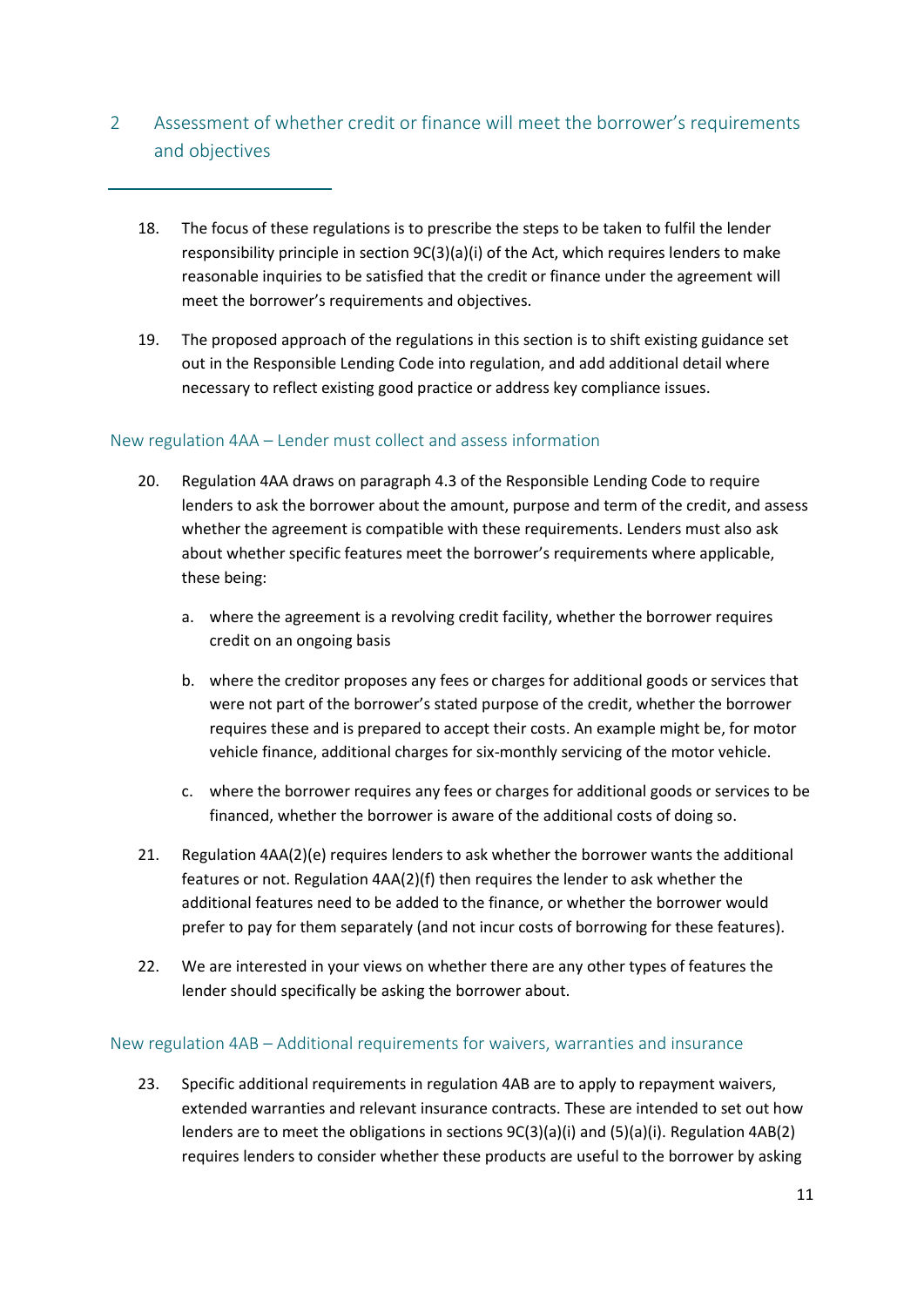about any existing cover and whether the borrower's circumstances make them ineligible to claim some or all of the benefits under the proposed credit-related insurance policy.

24. Subclause (3) requires lenders to assess whether the waiver, warranty or insurance meets the borrower's requirements and objectives.

#### **KEY AREAS WE WOULD LIKE YOUR FEEDBACK ON:**

- The proposed process for assessing the borrower's requirements and objectives.
- How these regulations could be refined to minimise cost for lenders.
- Other features of an agreement that lenders should ask borrowers about.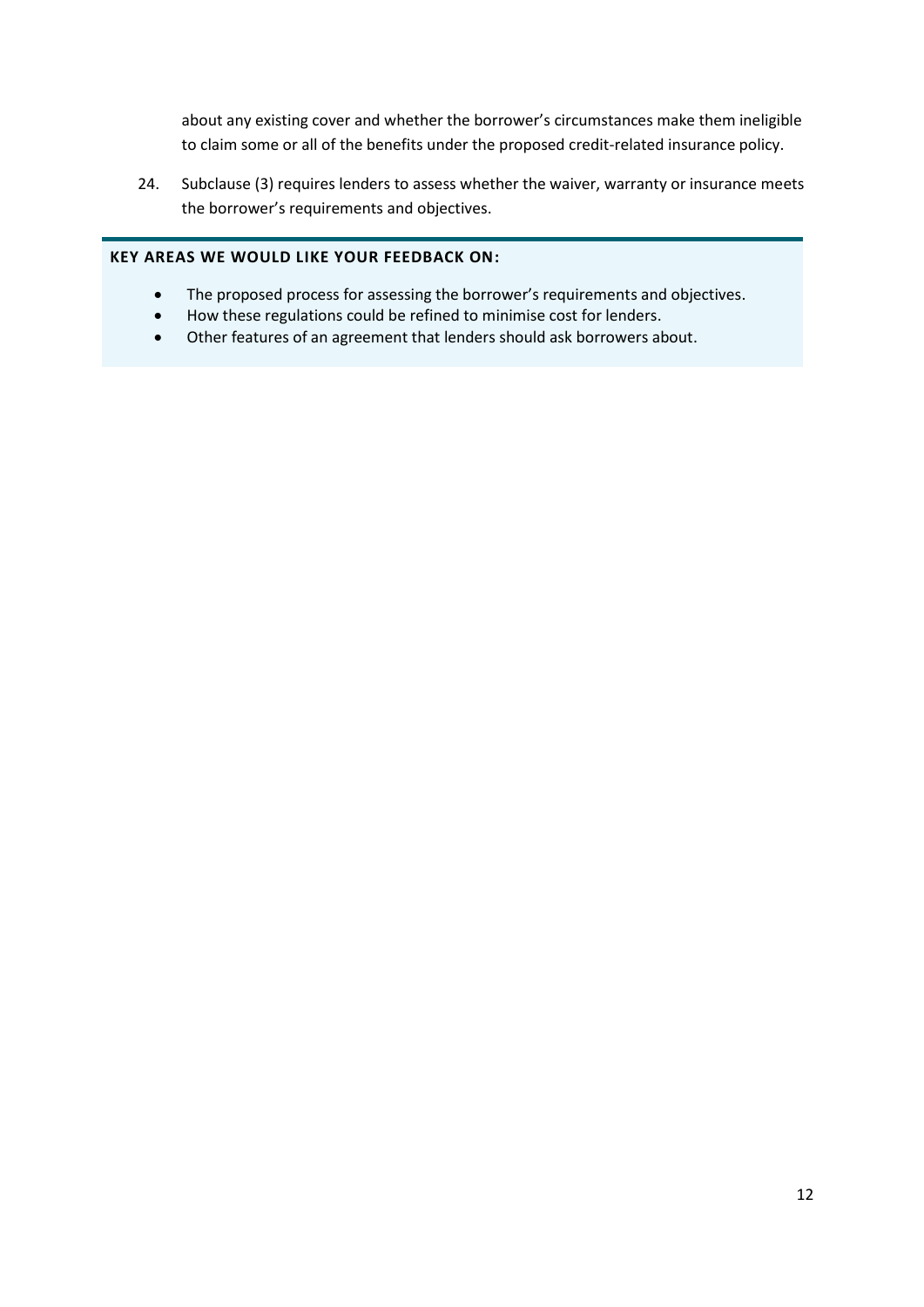# <span id="page-12-0"></span>3 Assessment that a borrower is likely to repay without substantial hardship

#### <span id="page-12-1"></span>Overall approach

- 25. The draft regulations draw on existing non-binding guidance set out in the Responsible Lending Code, adding additional detail where necessary to reflect existing good practice or to address key compliance issues raised by financial mentors and other consumer advocates. The draft regulations reflect practices currently in use by lenders, a variety of which we visited in the course of our research.
- 26. The Responsible Lending Code will be updated to provide guidance and further detail to support the implementation of the regulations.
- 27. We have also looked to broadly align with the rules and guidance from the UK's Financial Conduct Authority and the Australian Securities and Investment Commission on responsible lending. Both of these jurisdictions apply a combination of mandatory requirements and guidance.

#### <span id="page-12-2"></span>Nature and scope of requirements

- 28. These requirements are minimum requirements and do not prevent lenders from undertaking additional inquiries in order to satisfy the responsible lending principles in sections 9C(3)(a) and 9C(5A) of the Act, nor to assess credit or other risks.
- 29. The intention is that these minimum requirements apply to all consumer credit contracts (with an additional regulation applying only to applications for high-cost consumer credit contracts) and exceptions where required.
- 30. The policy objective is a set of prescriptive requirements which reflect existing good practice, are clear (for lenders and borrowers alike), and straightforward to enforce. The intention is to avoid very broad exceptions, as this would defeat the objective of prescriptive requirements.
- 31. We are aware that these draft regulations may not adequately account for the broad variety of situations which occur in practice. Where lenders wish to submit that a proposed requirement should not apply to their business, or a particular type of product, we strongly encourage suggestions for specific alternative requirements which achieve a similar policy objective.
- 32. During preliminary consultations, it was suggested that a 'comply or explain' approach (also termed 'if not, why not') would be most appropriate to ensure the regulations could account for the wide variety in the consumer credit market. This approach is used for corporate governance requirements in the context of self-regulation. It is also used to determine whether or not the mandatory Australian National Credit Code applies in relation to a given contract (see section 13 of that Code). However, we do not believe it is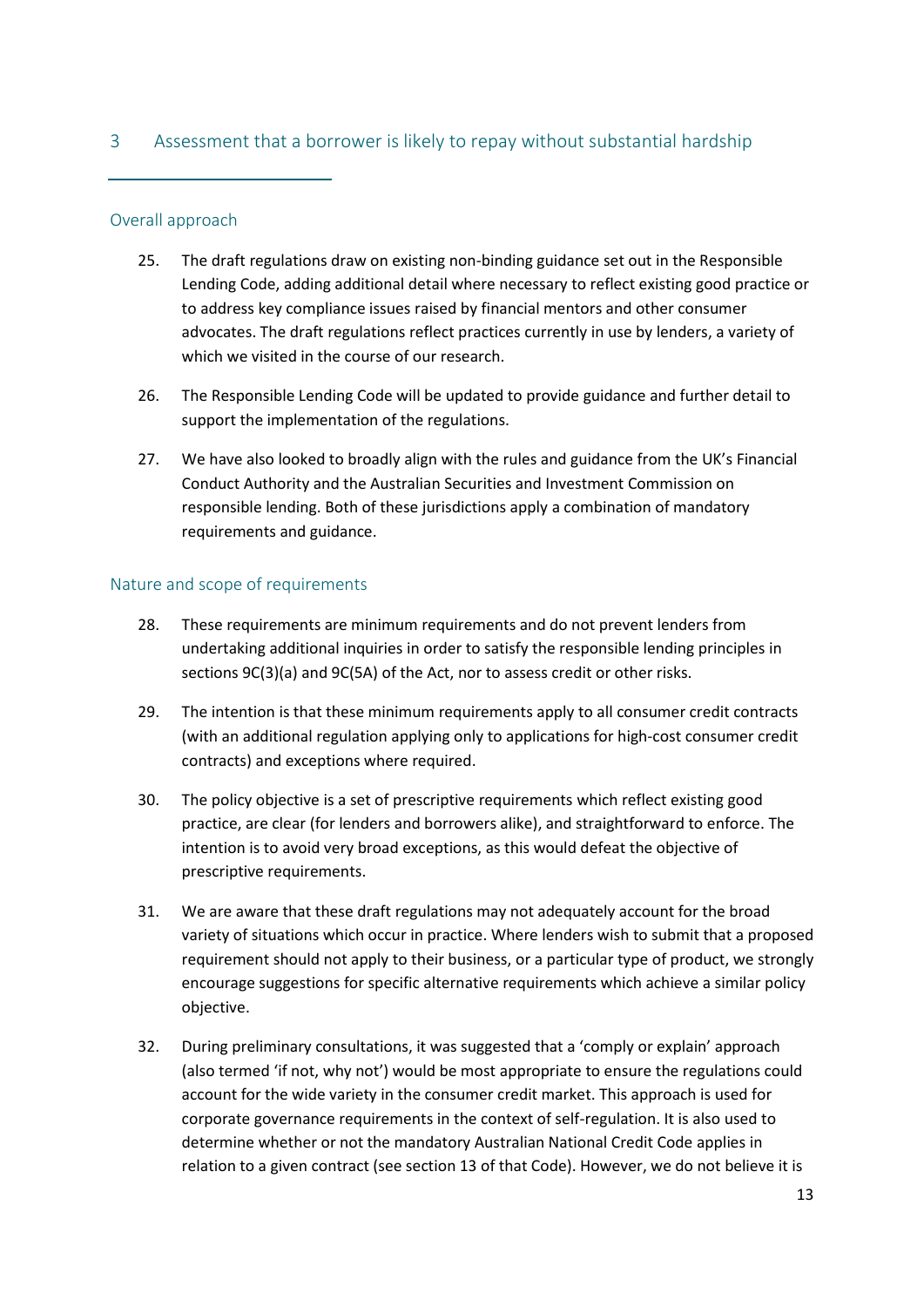feasible to apply this approach in relation to mandatory and non-binary questions, like the particular requirements set out in the draft regulations. We think this would defeat the purpose of setting prescriptive minimum standards. However, we welcome suggestions as to ways this might be made to work in the context of prescriptive regulations.

## <span id="page-13-0"></span>Focus of requirements

- 33. The focus of these regulations is to prescribe the steps that must be taken to fulfil responsible lending obligations in relation to sections 9C(3)(a) and 9C(5A) of the Act. The regulations set out how lenders will be required to make reasonable inquiries to be satisfied that the borrower is likely to repay the loan without substantial hardship.
- 34. We also note that by prescribing the inquiries that lenders must make as part of satisfying the lender responsibility principles, these regulations also set out that verification of income and expenses that must be undertaken by lenders. Lenders expressed concerns about the Bill's removal of section 9C(7), which allowed lenders to rely on information provided by a borrower unless the lender has reasonable grounds to believe the information is not reliable. Lenders were concerned that with the change, the level of verification required was unclear, and they risked being held to a standard which is unduly onerous or unreasonable. The intention of the regulations is also help clarify what types of information needs to be verified, and ways to do this.
- 35. The regulations do not include requirements for satisfying section 9C(4)(a) in relation to guarantees. Our initial view is that the proposed prescribed process would be disproportionate to the level of risk for guarantors, but this is an issue we invite feedback on.
- 36. In addition, the regulations do not include requirements for satisfying section 9C(5)(a) in relation to insurance contracts. We expect that in most cases the lender will take into account the insurance costs in the affordability assessment for the credit agreement (e.g if the insurance premiums are financed, then as part of the weekly repayments; if not financed, as an expense to be assessed). For instances where the lender did not anticipate that insurance would be included, they still have to assess whether an insurance contract is affordable under 9C(5)(a), but our initial view is that it would be disproportionate to require them to perform the proposed prescribed process.

# <span id="page-13-1"></span>New regulation 4AE – General rule for assessing whether a loan is affordable

37. Regulation 4AE requires the lender to determine that the borrower will have a reasonable surplus after their likely expenses (including payments under the new agreement) have been subtracted from their likely income, or to determine that exceptional circumstances mean that they will be able to meet the payments under the agreement and all other expenses.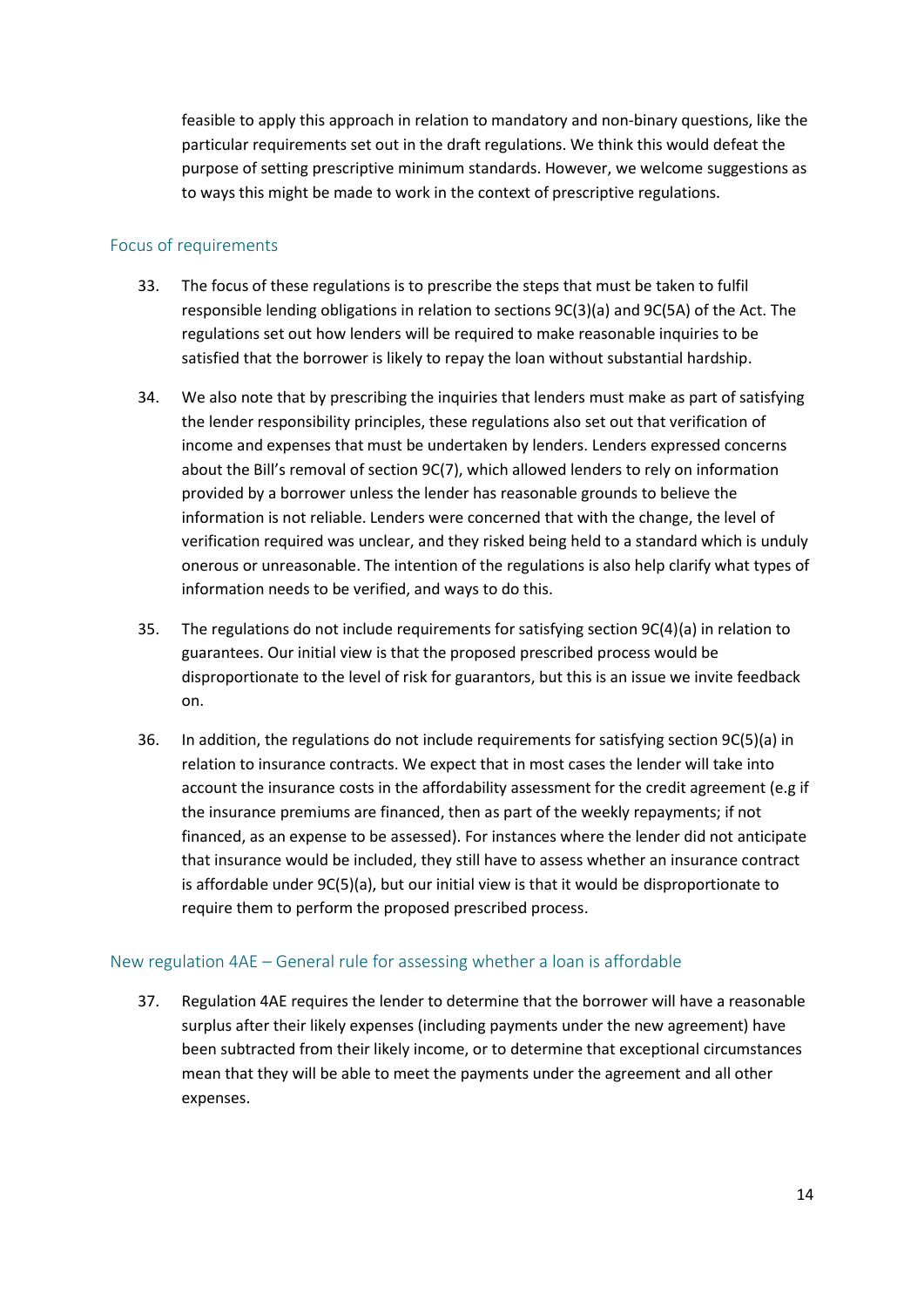- 38. The first part of this general rule requires lenders to make reasonable inquiries in order to make a forward-looking estimate of the income the borrower will receive and the expenses that the borrower will incur once the credit contract is entered into.
- 39. This forward-looking aspect is important, as the expenses of the borrower will change significantly as a result of the credit contract being entered into as well as surrounding events e.g the borrower will need to make payments under the credit contract and the borrower may also reduce some discretionary expenses and discretionary components of living expenses.
- 40. Lenders must make provision for a reasonable surplus after subtracting likely expenses from likely income. This surplus is intended to allow for
	- a. any potential underestimation of relevant expenses, and
	- b. payment of or savings for other expenses, such as contingency savings.
- 41. The draft regulations do not prescribe a dollar figure or percentage of income in the regulations for what is a reasonable surplus. However, we invite your views on whether this is appropriate or whether there are preferable alternatives.
- 42. The overall process to be followed is set out in the diagram below.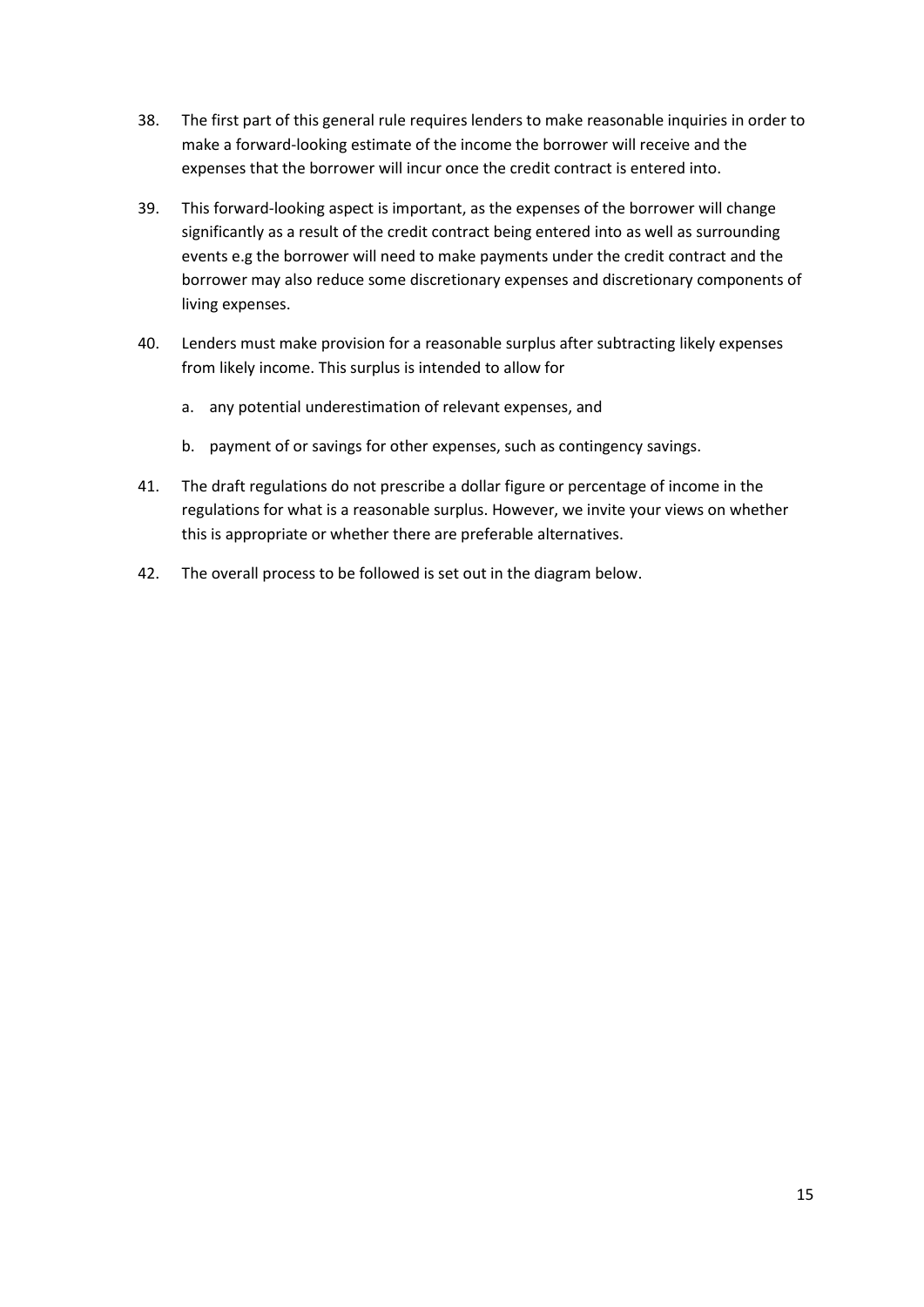#### Diagram: process for assessing whether a loan is affordable



- 43. While we think that the general rule of ensuring there is a reasonable surplus after subtracting expenses from income will be suitable in most cases, there may be some situations where this assessment of income and expenses is not the only way to show affordability. The draft regulations provide alternatives to this general rule in which the lender must be satisfied on reasonable grounds that the borrower is unlikely to suffer hardship because of other sources of money (apart from the borrower's income) that mean that the borrower is able to meet the payments under the agreement and meet all their other expenses.
- 44. Two situations provided in the draft regulations are where a borrower intends to pay off a short-term bridging loan with savings and the proceeds of sale of an asset that has already been replaced (e.g they have bought a new house and plan to sell their old one), or a reverse mortgage, where the borrower intends to draw down capital to pay off the loan. In these cases, a subtraction of expenses from income alone may indicate that the loan is not affordable, but these other sources of money prevent substantial hardship.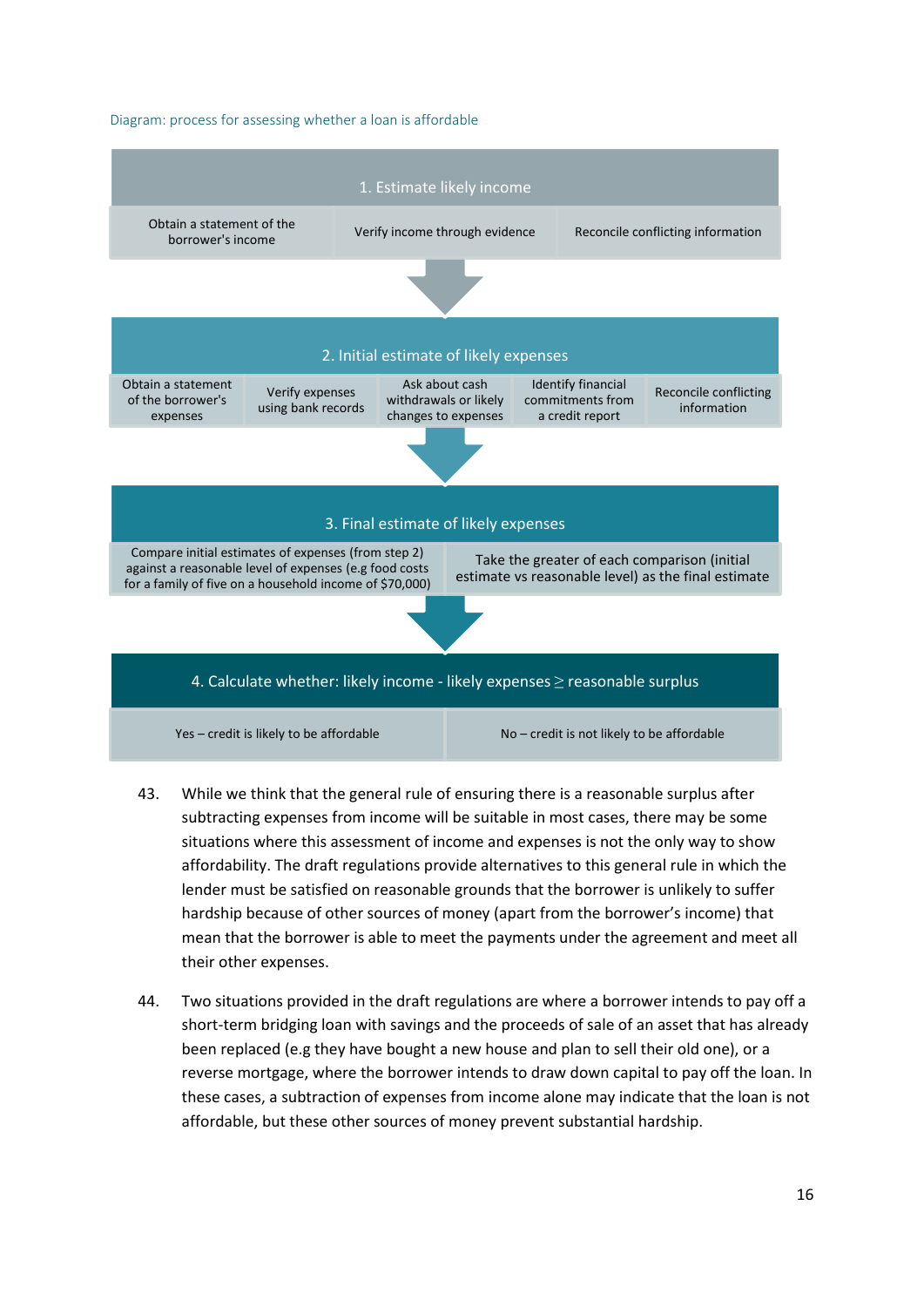- 45. There is also a more general exception for exceptional circumstances in which there is another source of money that will be used for loan repayments. This could capture, for instance, a term deposit that will shortly mature.
- 46. We are interested in whether there are any other exceptions we should be considering and whether they are adequately captured by the provision for exceptional circumstances to the general rule.

## <span id="page-16-0"></span>New regulation 4AF – Lenders must estimate borrower's likely income (step 1 of diagram)

- 47. Regulation 4AF requires the lender to, in estimating the borrower's likely income going forward, have regard to the borrower's statement of their current income (regulation 4AF(1)(a)), supported by reliable documentary evidence (regulation 4AF(1)(b)), and any information provided by the borrower about likely changes to income (regulation  $4AF(1)(c)$ ).
- 48. These steps can be carried out in any order the regulation does not require them to be undertaken in the order in which they are listed.
- 49. Lenders are required to reconcile any inconsistencies between information they receive about income (regulation 4AF(2)). This is likely to mean that lenders will have to, if practical, determine the source of any discrepancy between information received, and make judgements as to the most reliable information.

# <span id="page-16-1"></span>New regulation 4AG – Lenders must do initial estimate of borrower's likely relevant expenses (step 2 of diagram)

- 50. Regulation 4AG requires lenders to formulate an initial estimate of post-contract expenses. Lenders would need to obtain from borrowers a categorised statement of their relevant expenses (regulation 4AG(1)(a). Relevant expenses are defined as covering fixed financial commitments, living expenses, and regular or frequently recurring discretionary expenses. Categories might include expenses like rent/mortgage, power, telephone and internet, transport etc. The draft regulation is not prescriptive about the categories used. An example of regular or frequently recurring discretionary expenses might be that the borrower regularly purchases cigarettes, or sends money to family every month, and wishes to continue to do so while making debt repayments. The regulations would require these expenses be taken into account as part of the assessment of relevant expenses, and not assumed to cease. Otherwise there is a risk that essential living expenses are cut back instead, resulting in hardship.
- 51. The categorised statement of expenses will need to be compared to the expenses that are evident from bank account records (regulation 4AG(1)(b)). The starting point for a bank account record search is the accounts into which their stated income sources are deposited (regulation 4AG(1)(b)(i)). However, money may be transferred from there to other accounts. In this case, the records for these will need to be obtained (regulation  $4AG(1)(b)(ii)$ , and further inquiries will need to be made of the borrower where there are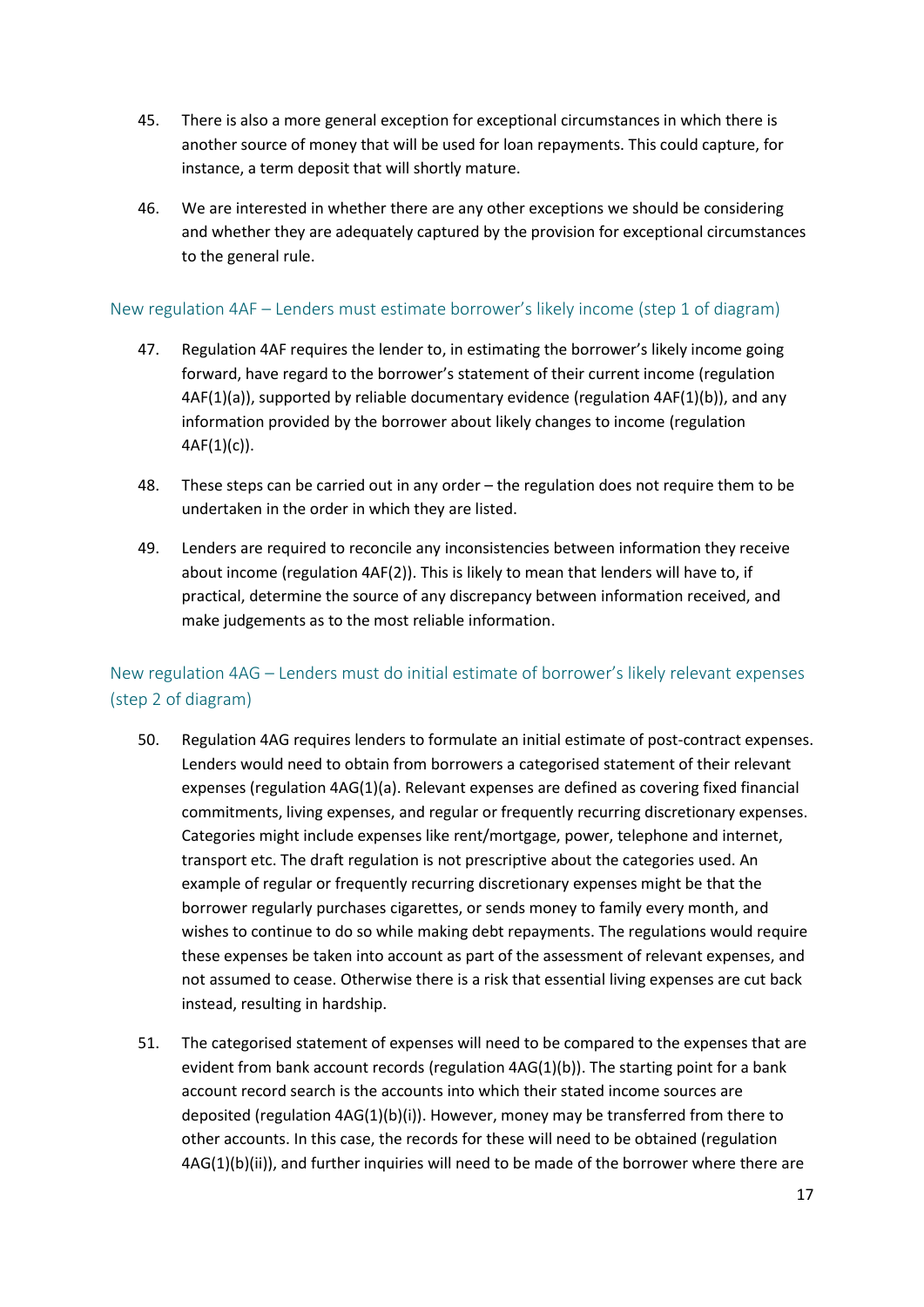significant cash withdrawals (regulation  $4AG(1)(c)$ ). Some expenses may also not be apparent from bank transaction records, and credit reports provide another source of information (regulation  $4AG(1)(e)$ ) – particularly of outstanding debt commitments that may need to be paid in future.

52. There may be inconsistencies between information sources. Any inconsistencies in the information will need to be reconciled (regulation 4AG(2)). As with income, this is likely to mean that lenders will have to, if practical, determine the source of any discrepancy between information received, and make judgements as to the most reliable information.

#### <span id="page-17-0"></span>New regulation 4AH – Final estimate of likely expenses (step 3 of diagram)

- 53. Regulation 4AH proposes that lenders must adjust the initial estimate of the borrower's likely living expenses, by reference to reasonable costs for a person in the same position as the borrower. Fixed financial commitments, such as other debt repayments, are not required to be compared because it would be difficult to establish a reasonable comparison.
- 54. The purpose of this requirement is two-fold. Borrowers may understate or omit certain expenses (inadvertently or sometimes deliberately), and the level of these expenses may not be readily identifiable from transaction records. Comparing expenses to reasonable costs for a person in the same position enables adjustment to account for these shortfalls and ensures that any gaps are filled. In other cases, borrowers may already be in substantial hardship (e.g. going without meals in order to service debt), in which case their historic expenses may not reflect levels necessary to keep them out of hardship over the term of the loan.
- 55. Subclause (1)(a) provides that lenders must compare the initial estimate of living expenses either individually or as groups of expenses. A comparison against individual expenses would involve, for example, considering whether the amount estimated for food expenditure, electricity, etc. was reasonable. A comparison against a group of expenses might involve comparing total living expenses against a reasonable level of living expenses for a person in the position of the borrower. We understand that at present some lenders perform the former type of comparison, while others perform the latter. Lenders may choose to compare individual expenses or broader groups of expenses, depending on what is most workable.
- 56. Subclause (2), on the other hand, provides that only discretionary expenses that are comparable need to be compared. Where a lender is comparing individual living expenses against a reasonable level, we recognise that while some types of expenses have benchmarking data available (or can be relatively simply researched), not all discretionary or living expenses will have a readily accessible comparison. For example, what a person spends on transport can vary significantly, depending on a range of factors that aren't necessarily captured by consideration of where the person lives and how many dependents they have. It may be unreasonable to expect lenders to compare against a reasonable level in certain circumstances. However, we propose that expenses which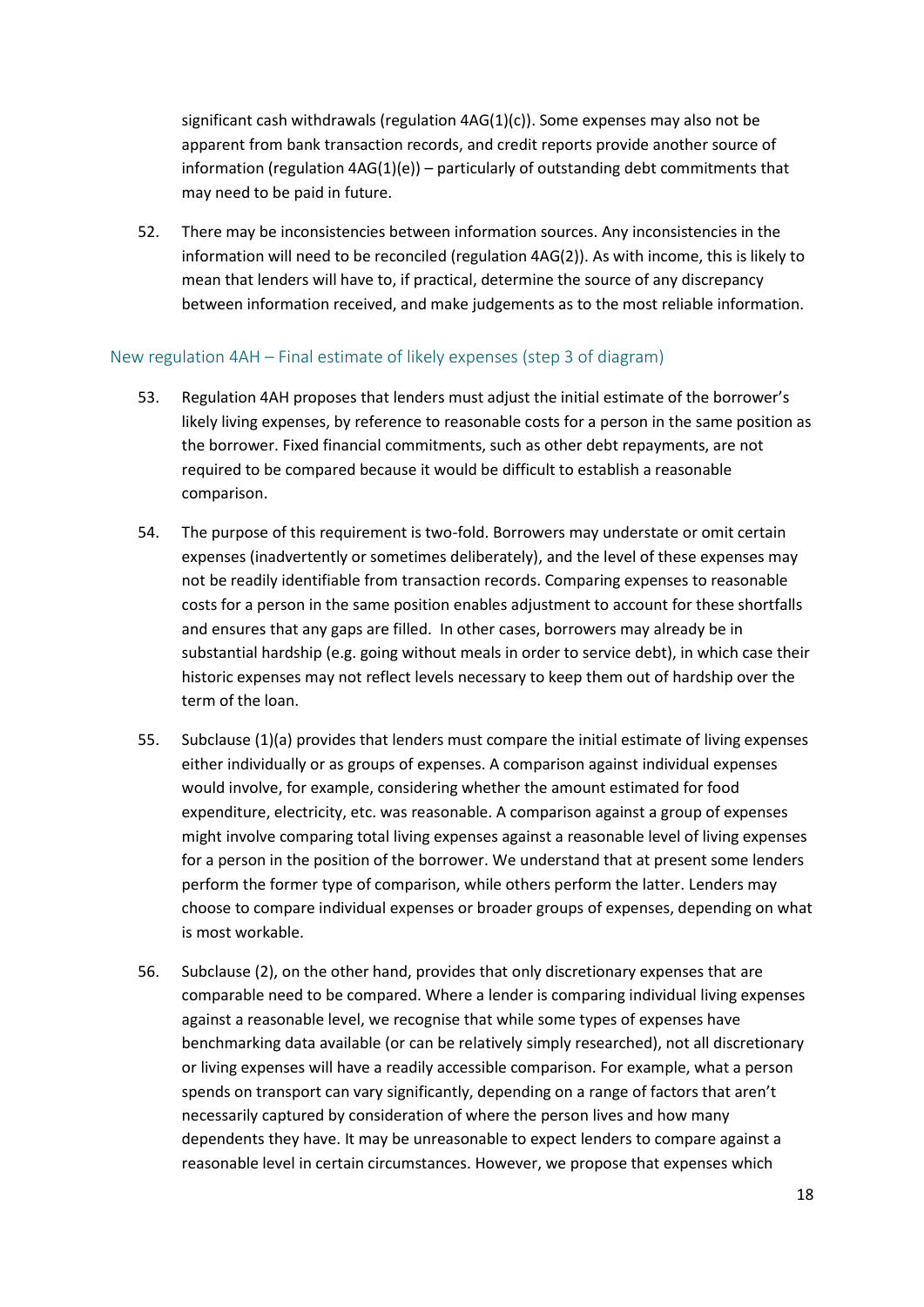cannot be easily compared must still be "sense-checked" i.e. lenders should inquire further where a borrower said they spend \$10 a week on transport but the borrower is employed and has four children.

- 57. We are interested in your views on whether this flexible requirement to compare expenses is sufficient to ensure that expense estimates are appropriately realistic.
- 58. Subclause (1)(a) also provides that lenders are to have regard to the ages of the borrower's dependents. We are aware that some lenders use comparators which take into account the age of dependents (e.g benchmarks of costs for infants' care or for primary schoolaged children). However, other lenders have told us they do not commonly factor in the age of dependents when comparing expenses because there are other variables which affect how much a borrower spends on dependents which are not linked to age. We invite your views on whether a requirement to have regard to the ages of dependents, if relevant.

# <span id="page-18-0"></span>New regulation 4AI – Presumption that loan is unaffordable (only applies to applications for high-cost loans)

- 59. Regulation 4AI inserts a new presumption that an applicant is unlikely to make the repayments on a high-cost loan without suffering substantial hardship, where the applicant has been in default under one or more loans (not just high-cost ones) in the preceding 90 days and this default has not been corrected. The intent of this presumption is to prevent situations where a borrower attempts to use a high-cost loan to pay off another unpaid balance that is in default, which is likely to worsen their financial situation. If the borrower is already in default under another loan, they are already failing to make repayments without substantial hardship, and are unlikely to be able to make repayments on an additional high-cost loan without substantial hardship.
- 60. Other types of credit (such as a non-high cost debt consolidation loan) are not restricted by this presumption.
- 61. The presumption will apply if the lender's inquiries provide evidence (i.e. certain credit record and bank transaction events) that the borrower has been in default on a credit contract at any point over the past 90 days.
- 62. The presumption will stand unless the lender can show that there are reasonable grounds to believe that the borrower is up-to-date on repayments and is no longer in default. Evidence would include credit record and bank transaction events e.g. transaction records show a direct debit that was been declined due to insufficient funds has gone through two days later.
- 63. The presumption will only apply where an applicant seeks to enter into a high-cost consumer credit contract (i.e with an annual interest rate of more than 50 percent, as defined in the Bill).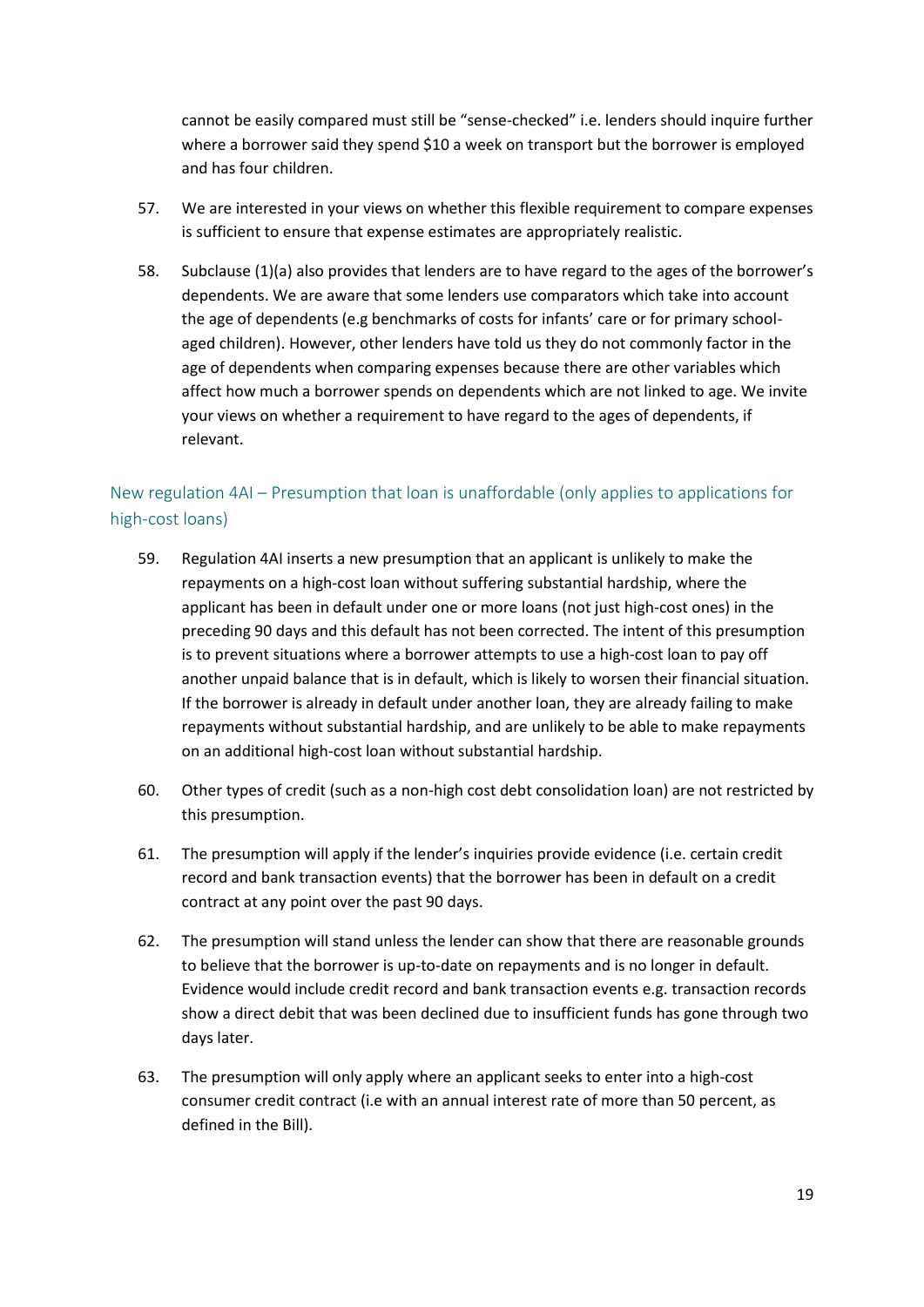#### **KEY AREAS WE WOULD LIKE YOUR FEEDBACK ON:**

- The proposed regulation requiring there to be a reasonable surplus after estimating likely income and expenses.
- Whether there are any other exceptions that are not adequately captured by the provision for exceptional circumstances to the general rule.
- Whether the proposed requirement to compare the initial estimate of expenses against a reasonable level strikes an appropriate balance between prescription and flexibility.
- How much, if any, of the proposed process above should apply to an assessment of affordability for guarantors.
- How these regulations could be refined to better reflect existing good practice and minimise cost for lenders.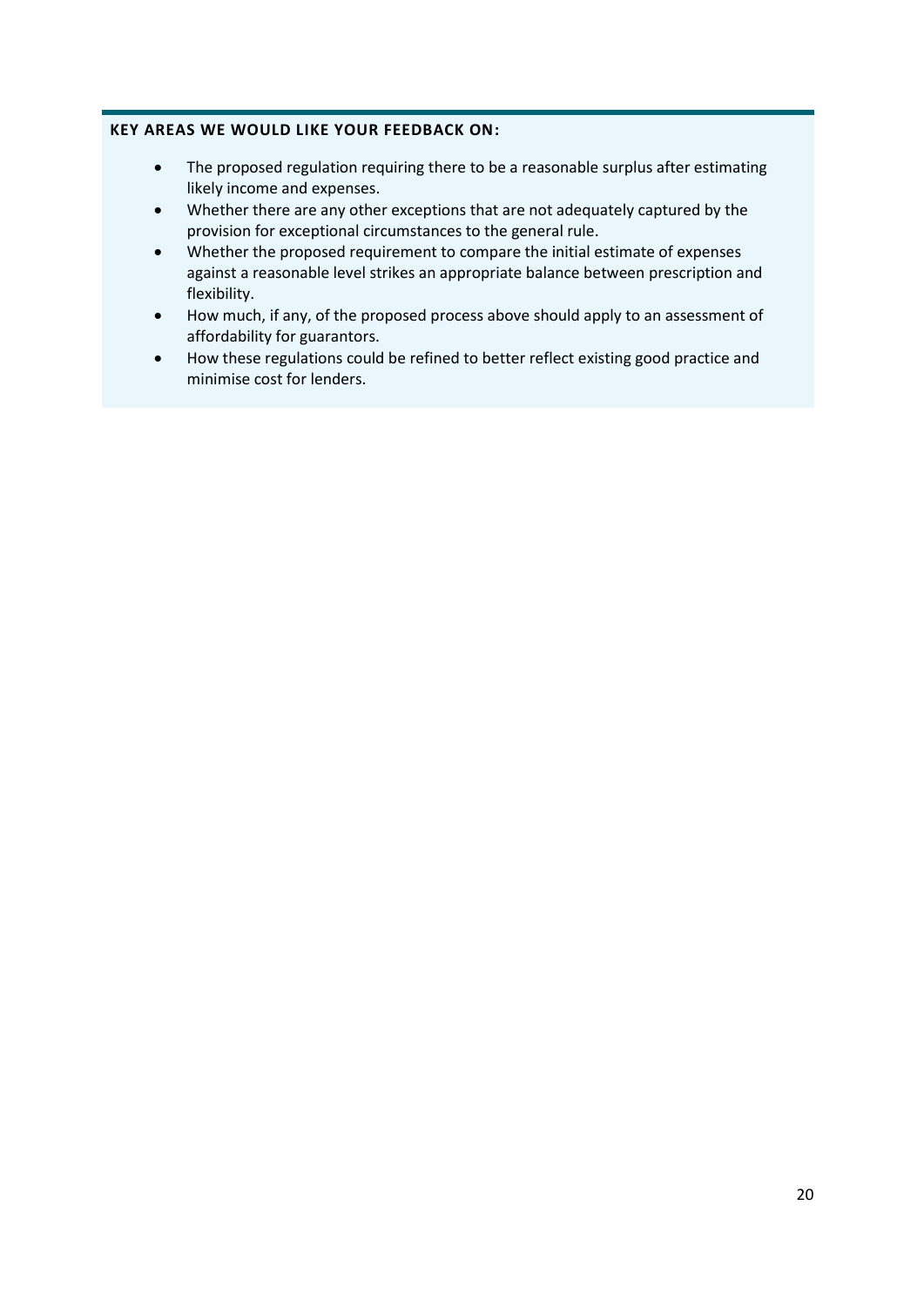#### <span id="page-20-0"></span>4 Advertising

- 64. New regulations 4AJ to 4AN prescribe advertising standards for the purposes of section 9C(3)(b)(i) of the Act, which is amended by the Bill.
- 65. Section 9C(3)(b)(i)(A), as amended by the Bill provides that any advertising by lenders must comply with the advertising standards set out in regulations. Section 9C(3)(b)(i)(B) provides that lenders must assist the borrower to reach an informed decision as to whether or not to enter into an agreement and to be reasonably aware of its full implications, including by ensuring that any advertising is not, and is not likely to be, misleading, deceptive or confusing to borrowers.
- 66. Additionally, the Act provides that lenders must exercise the care, diligence and skill of a responsible lender in any advertisement for providing credit or finance under any agreement (s9C(2)(a)(i)).
- 67. Relevant definitions introduced by the Bill as reported back by the Committee are as shown below.

#### **DEFINITIONS RELATING TO ADVERTISING**

#### **ADVERTISEMENT**

any form of communication—

- (a) that is to be, or has been, distributed to a person; and
- (b) that is reasonably likely to induce a person to inquire about or apply for an agreement; and
- (c) that is authorised or instigated by, or on behalf of, the lender or an associated person of the lender, or prepared with the co-operation of any of those persons.

#### **DISTRIBUTE**

includes—

 $\overline{a}$ 

- (b) communicate by letter, newspaper, an Internet site, broadcasting, an audio or visual service, sound recording, television, film, video, or any form of electronic or other means of communication
	- 68. The definition of advertisement (and, accordingly, advertising and advertise<sup>1</sup>) is broad. It potentially captures verbal conversations and other individual communications where these are likely to induce persons to inquire about or apply for an agreement. For this reason, some of the proposed advertising regulations are restricted to advertising to the public or a section of the public. The intention is that only public or "systematic" advertising is captured by advertising regulations limited to this scope. For instance, a newspaper or social media advertisement, or the script of a telemarketing campaign would constitute an advertisement to the public or a section of the public, but a discussion of interest rates with an individual borrower in a branch of a lender would generally not.

<sup>(</sup>a) make available, publish, and circulate; and

 $^1$  See section 32 of the Interpretation Act 1999, which provides that parts of speech and grammatical forms of a word that is defined in an enactment have corresponding meanings in the same enactment.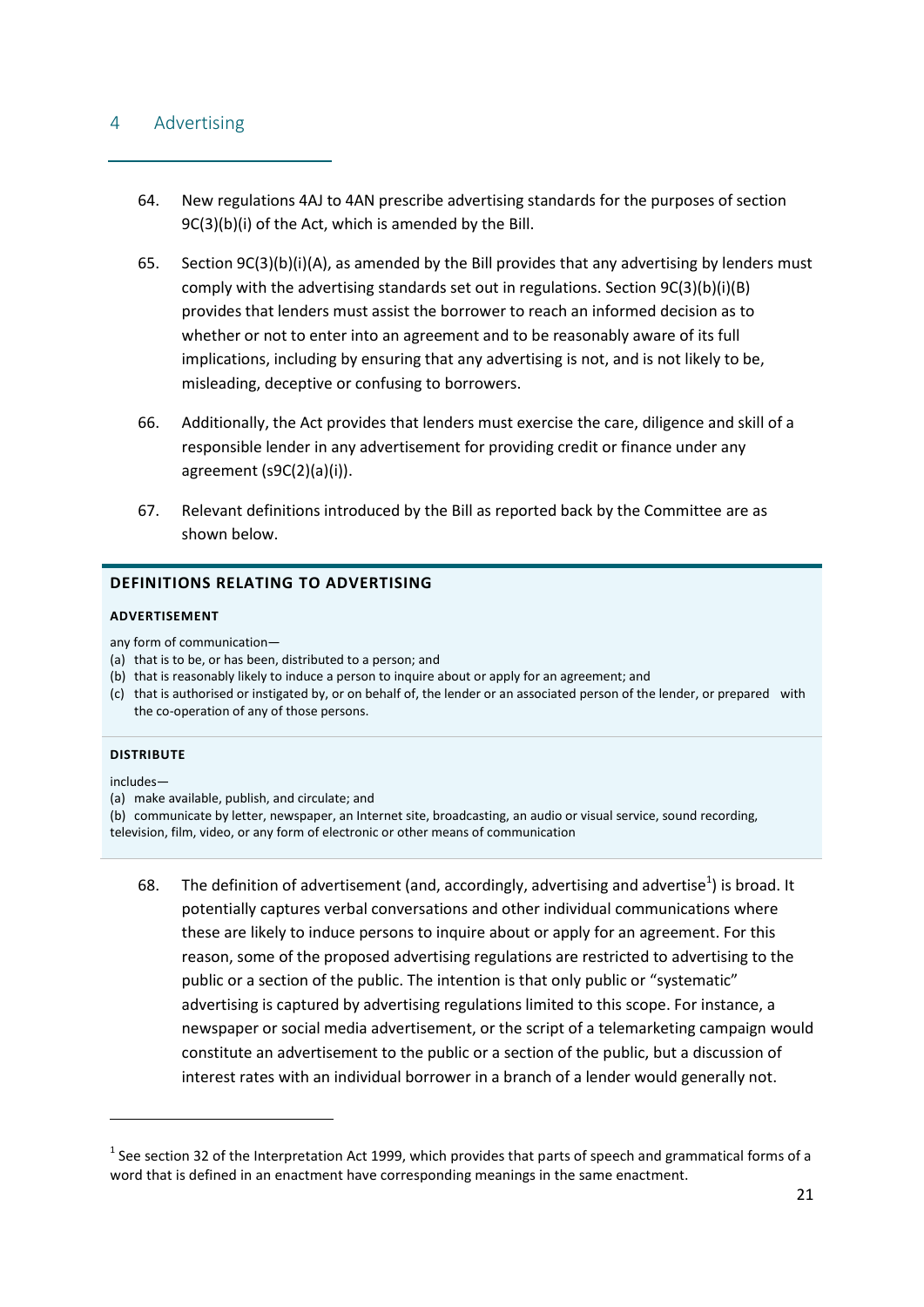- 69. The advertising regulations are based on those requirements in Chapter 3 of the Responsible Lending Code (Advertising) that were potentially suitable for mandatory regulations. These include requirements to disclose particular information as part of advertisements, and prohibitions on particular practices.
- 70. We consider these standards to be desirable for all relevant lenders, to ensure that advertising is responsible. For this reason, the advertising standards are proposed to apply to all consumer credit contracts.
- 71. The Responsible Lending Code will be updated to account for these requirements having been moved into regulation. If needed, further detail will be included in the updated Code, to support the implementation of the regulations.

## <span id="page-21-0"></span>New regulations 4AK – Advertising of payment amounts

- 72. This regulation provides that if an advertisement is being distributed to the public or section of the public refers to an amount of a payment, it must state the total amount of the payments (if ascertainable) or the annual interest rate. This information must be at least as prominent as the amount of a payment. This regulation is based on Responsible Lending Code paragraph 3.3.c.
- 73. This regulation means that where an advertisement states something along the lines of, for example, "\$10 per week", further information will need to be provided about the total amount of the payments, or the interest rate applicable.
- 74. As with the equivalent Responsible Lending Code provision, it is intended to address, for example:
	- a. an advertisement for a washing machine for \$40 per week. Borrowers need to be given information about the total amount of payments, to assess whether the appliance is competitively priced and worthwhile for them
	- b. an advertisement that a borrower can borrower up to \$2,000 and pay back only \$20 per week. The terms of loan and the total amount that might need to be paid back are unclear. In the example, the loan could be a 3-year loan with an interest rate of around 18% p.a. and a \$100 establishment fee (total payments of \$3,108), or a 5-year loan with a 44% p.a. interest rate and a \$100 establishment fee (total payments of \$5,200). These are quite different loans.

## <span id="page-21-1"></span>New regulation 4AL – Advertising of interest rates or charges

75. This regulation provides that if an advertisement is being distributed to the public or section of the public and refers to an interest rate or interest charge, it must provide information about the annual interest rates of the class of credit contracts covered by the advertisement, as well as any mandatory credit fees. This regulation is based on Responsible Lending Code paragraph 3.3.b., and guidance in the Responsible Lending Code paragraph 3.3.e regarding promotional periods.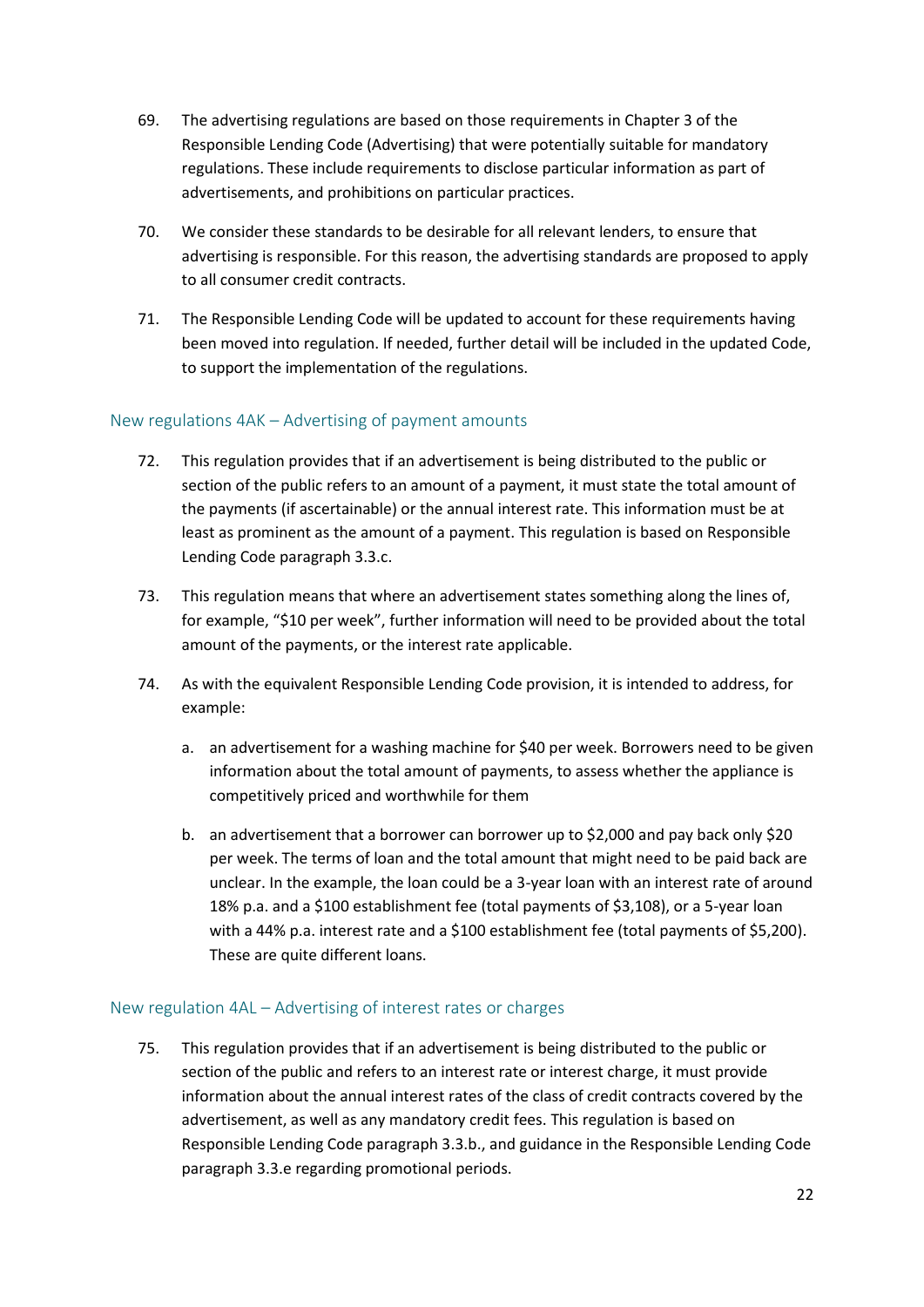- 76. For example, representations such as "rates from 9.99% p.a.", "interest 7% per week", and "interest free for six months" would all require a more fulsome description of applicable interest rates and any mandatory fees. They would need to be at least as prominent as the other information provided about interest rates.
- 77. The intention is to address:
	- a. unrealistic and potentially misleading representations of likely interest charges based on the lowest-risk borrowers (e.g an advertisement that states "from 9.95%", when actual interest rates for many borrowers are up to 26%)
	- b. potentially misleading representations of interest free or low-interest loans or interest free periods, where there may be substantial establishment fees (e.g \$400) or high interest rates after the interest free period expires
	- c. potentially misleading representations of interest rates on a daily or weekly basis, which borrowers may not appreciate are substantially higher than annual interest rates they see from many other lenders.
- 78. The interest rates required to be quoted in the regulation are those ordinarily available for "that class of credit contracts". The advertisement itself can specify the relevant class of credit contracts, provided it does so in a transparent way. For example, if an advertisement states that the interest rate is for home loans with a one-year fixed interest period for borrowers with over 20% equity, this would be the relevant class of credit contracts. Interest rates would not need to be disclosed for other fixed interest periods, for low-equity borrowers or for other types of loans.
- <span id="page-22-2"></span>79. Advertisements must disclose any "mandatory credit fees", such as establishment fees and regular account management fees. The intention is that contingent or optional credit fees such as prepayment fees do not need to be disclosed.

## <span id="page-22-0"></span>New regulation 4AM – Advertising of credit fees if advertisement states there is no interest

- 80. This regulation provides that if an advertisement states there is no interest, it must disclose any mandatory fees (see paragraph [79 above\)](#page-22-2). Currently, under the Responsible Lending Code, advertisements should state that there are mandatory fees to avoid misleading consumers. This regulation goes further in requiring disclosure of the amount or method of calculation of those fees in all cases.
- 81. Note that this proposed regulation would apply to all advertisements.

#### <span id="page-22-1"></span>New regulation 4AN – Prohibited advertising practices

82. This regulation prohibits certain representations, based on Responsible Lending Code paragraphs 3.4 and 3.5. This proposed regulation applies to all advertising.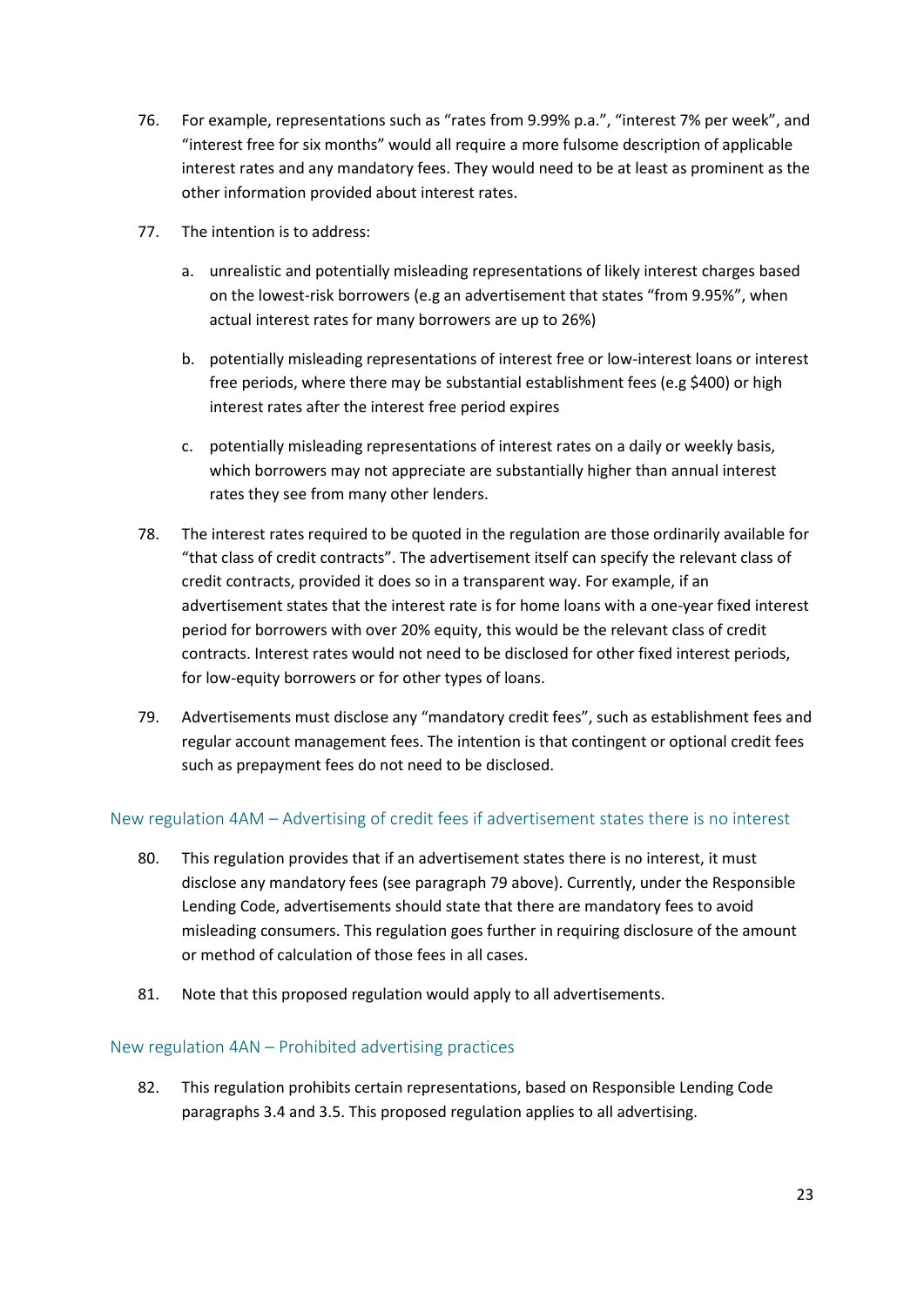83. One area that we would particularly welcome further feedback on is the inclusion in the draft regulations of the phrase "15-minute approval" as an example of a representation that implies that the lender will not inquire fully into the borrowers' circumstances. The intention is that, given both the existing lender responsibilities around affordability and suitability, and minimum requirements being introduced by these regulations, such a representation would either be misleading, or would indicate that the lender's approval process is non-compliant. While lenders are making use of increasingly sophisticated technology for assessing borrower applications, we do not consider compliant assessments will be able to be consistently undertaken in such a short period in the near future due to the need for human intervention and checking.

## <span id="page-23-0"></span>Advertising regulations relating to high-cost consumer credit contracts included in the Bill

- 84. Clause 59 of the Bill as reported back from select committee inserts two new advertising regulations into the Credit Contracts and Consumer Finance Regulations 2004, which relate to high-cost lending. These are requirements that advertisements for high-cost consumer credit disclose:
	- a. the risk warning currently required by Responsible Lending Code paragraph 3.6
	- b. information about the *MoneyTalks* service for budgeting and financial capability advice.
- 85. Due to the potential length of the information about *MoneyTalks,* this information only needs to be provided in some circumstances, primarily on the lender's website. The Bill proposes that this information be provided on the home page of the lender's web site, and any web page to which the advertisement links. For example, if a social media promoted post links to the "Application" web page on the lender's web site, that web page would need to include the required information about *MoneyTalks*. This ensures that the borrower receives information about *MoneyTalks* as soon as they interact with the lender's website.
- 86. In addition, print advertisements (e.g newspaper advertisements and mailouts) would need to carry this information.

## **KEY AREAS WE WOULD LIKE YOUR FEEDBACK ON:**

 How these regulations could be refined to reflect existing good practice and minimise undue cost for lenders.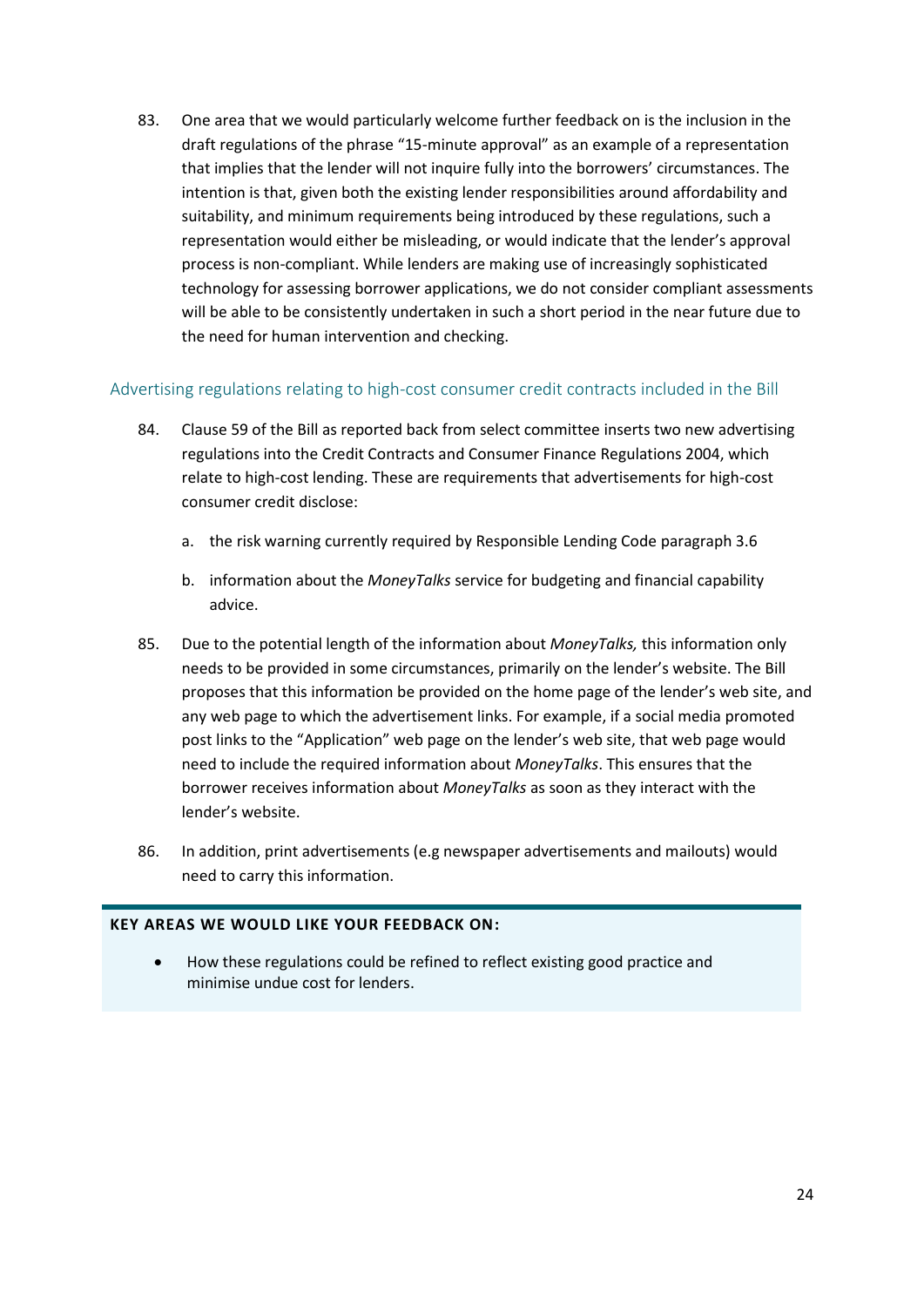## <span id="page-24-0"></span>5 Variation disclosure

- 87. Clause 5 of the draft regulations inserts new regulations 4F, 4G and 4H relating to matters that must be disclosed as part of variation disclosure.
- 88. Section 22(1) of the CCCFA provides that every creditor must ensure that the following information is disclosed to every debtor if the parties to the contract agree to change the contract:
	- a. full particulars of the change (22(1)(a))
	- b. any other information prescribed by regulations to be information that must be disclosed under this section (22(1)(b)).
- 89. There is no definition of "full particulars" and the courts have not considered what precisely must be disclosed. In particular, there is a lack of clarity about whether it requires disclosure only of the change itself (e.g an increase in the interest rate) or also of the effect of the change (e.g a consequential increase in the amount of a fortnightly repayment).
- 90. In agreeing to policy decisions for the Bill, Cabinet agreed to clarify that the requirement on creditors to disclose "full particulars" when they make a variation disclosure under section 22 includes the requirement to disclose the effect of the change (rather than just the change itself).
- 91. New regulation 4F gives effect to this decision by requiring certain information to be disclosed when there is an agreed change. The additional information that is to be disclosed largely replicates the information described in paragraphs (f) to (j), (l) and (o) of Schedule 1 of the Act, which sets the content of initial disclosure (before the credit contract is entered into). This information must be re-disclosed, if it changes as a result of the agreed change.
- 92. New regulations 4F(2)(f), 4G and 4H also require re-disclosure to the borrower of the rate of charge for high-cost consumer credit contracts, if this changes as a result of an agreed change, or if the creditor exercises a power specified in section 23(1) of the Act. This disclosure must also be made to guarantors in certain circumstances specified in section 26(1) of the Act.

#### **KEY AREAS WE WOULD LIKE YOUR FEEDBACK ON:**

 How these regulations could be refined to best inform borrowers about the effect of changes to credit contracts, and minimise undue cost for lenders.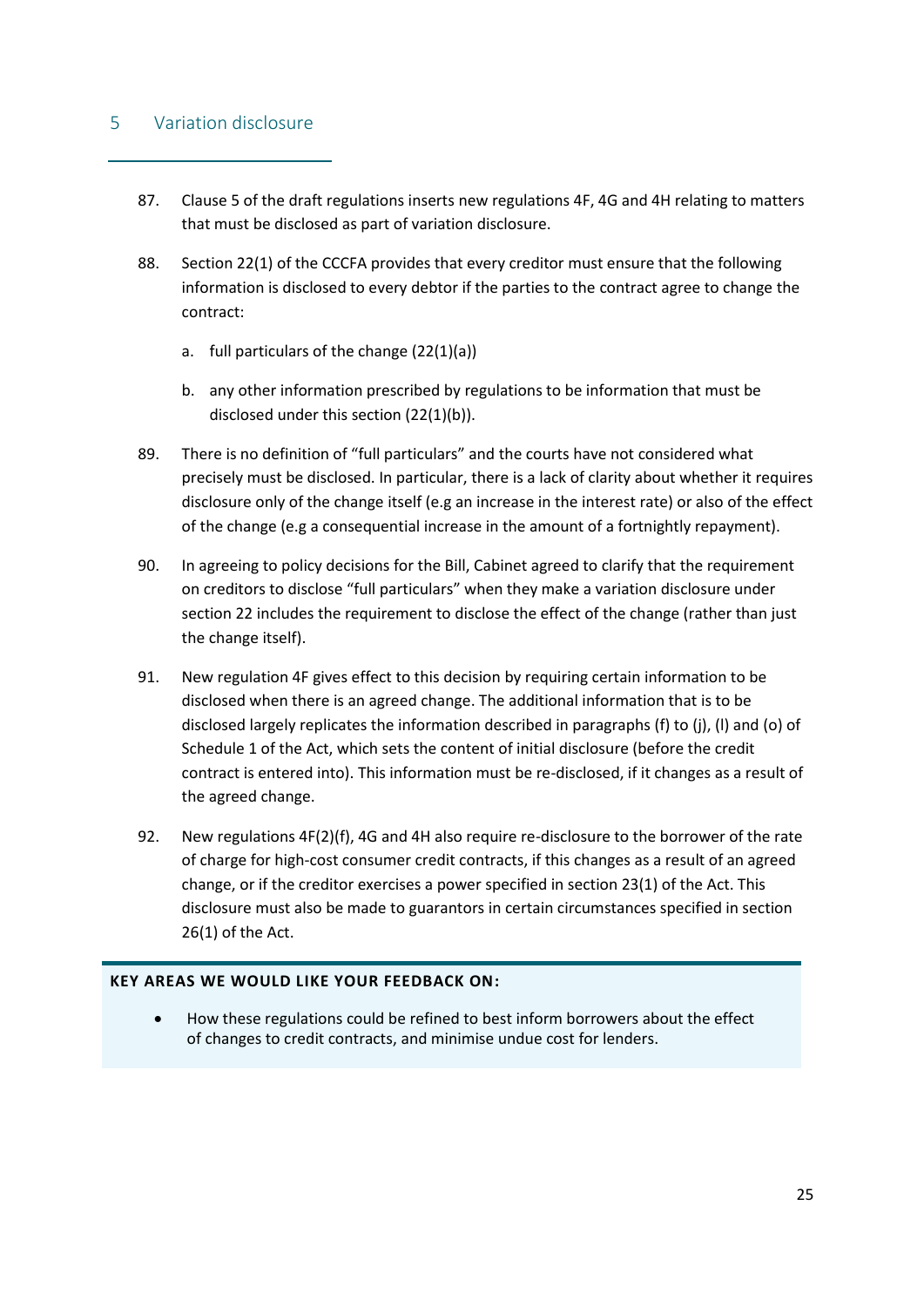# <span id="page-25-0"></span>6 Provisions about securitisation and covered bond arrangements

- 93. The Bill includes amendments in response to comments from submitters that the duty of due diligence for directors and senior managers at clause 23 of the Bill should apply to the contract manager where a contract is transferred to a trustee or other special purpose vehicle in the context of securitisation and covered bond arrangements.
- 94. Clause 23 of the Bill provides that the new due diligence duty for directors and senior managers of creditors does not apply in prescribed circumstances that relate to securitisation or covered bond arrangements or similar arrangements.
- 95. Clause 43 of the Bill provides a regulation-making power to prescribe how section 59B applies in the context of securitisation and similar arrangements and to exempt directors and senior managers from these sections in some cases.
- 96. The intent of regulations 22 and 23 is to ensure that it is clear who the responsibilities attach to in the context of these complex arrangements. Regulation 22 sets out the circumstances in which the duty of due diligence applies, and regulation 23 sets out how the duty of due diligence applies in those circumstances.
- 97. Regulation 23 provides that the due diligence duty in new section 59B does not apply to directors and senior managers of the new creditor (i.e the trustee), but does apply to directors and senior managers of the contract manager in the context of securitisation or covered bond arrangements or similar arrangements. Directors and senior managers of the contract manager need to ensure that *either or both* the new creditor (i.e the trustee) and the original creditor comply with the Act. We understand that the original creditor is often the contract manager.
- 98. This only applies where there is a contract manager that performs the essential functions of managing the credit contract, as provided by regulation 22(2)(c).

#### **KEY AREAS WE WOULD LIKE YOUR FEEDBACK ON:**

 Whether the proposed regulations appropriately prescribe how due diligence duties apply in the context of securitisation and covered bond arrangements.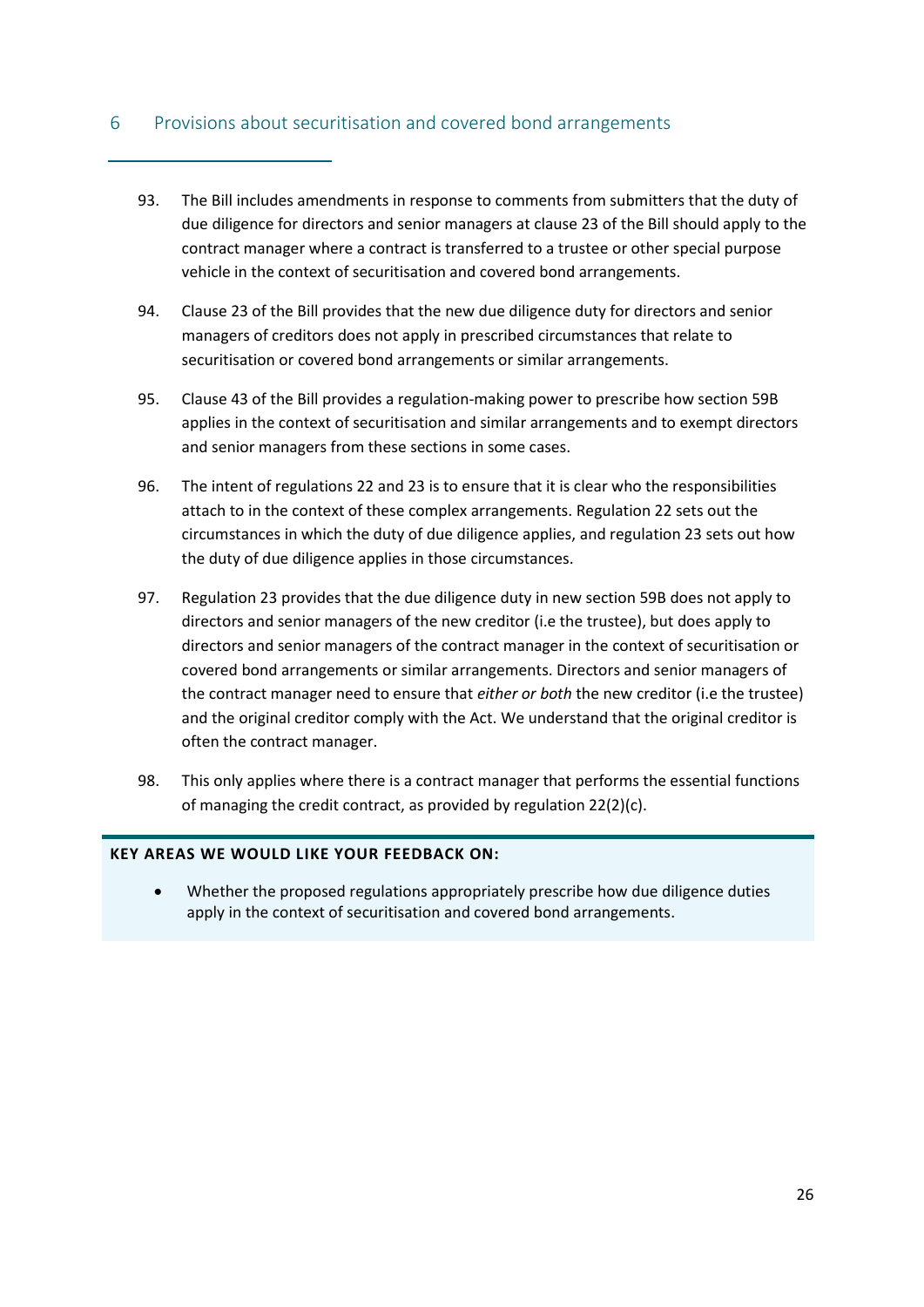## <span id="page-26-0"></span>7 Debt collection disclosure

- 99. These regulations specify the information that debt collectors must disclose to debtors at the commencement of debt collection action. We understand that much of this information is already disclosed by responsible debt collection agencies.
- 100. The intention is that the disclosure of this information will increase transparency around the debt owed and its composition, make it easier to identify unreasonable fees, and to encourage debtors to access help options as needed. We are interested in whether you think the disclosure of this information would have these intended effects.
- 101. Several of the items to be disclosed rely on our definition of when debt has been passed to debt collection. We are interested in your feedback on whether this best reflects industry practice in terms of how debtors are charged for debt collection action.

#### <span id="page-26-1"></span>Unpaid balances

- 102. The information provided by this disclosure should ensure borrowers are informed of how much they owe, whilst also ensuring they have enough information to challenge any potential inaccuracies or fees that are potentially unreasonable. We consider that, in order for this to be achieved, borrowers need to know (1) the total amount to be collected, (2) how this is comprised, including the unpaid loan balance prior to any debt collection fees being added, and (3) any debt collection fees since added.
- 103. To simplify how this information is disclosed, we have aligned regulation 24 with the existing provisions in section 19 of the Act (continuing disclosure).
- 104. Additionally, there are fees and interest charges which may be ongoing and for which the total amount to be paid may not be ascertainable (e.g because it depends on the repayment terms). Where these are relevant, these should be disclosed at regulation  $24(3)(c)$ .

## <span id="page-26-2"></span>Continuing disclosure

- 105. Most consumer credit contracts require continuing disclosure statements under section 18 of the Act. As noted above, where this is required, we think the disclosure under section 132A should align with other disclosure being provided.
- 106. Where continuing disclosure is not required (for credit contracts and some consumer credit contracts), regulation 24(4) proposes more limited disclosure requirements. This is intended to reflect the differences between credit contracts and consumer credit contracts, whilst still ensuring that the overall aim of increased transparency and accountability are met. We are interested in your feedback on whether these disclosure requirements are appropriate for credit contracts whilst still meeting the needs of consumers.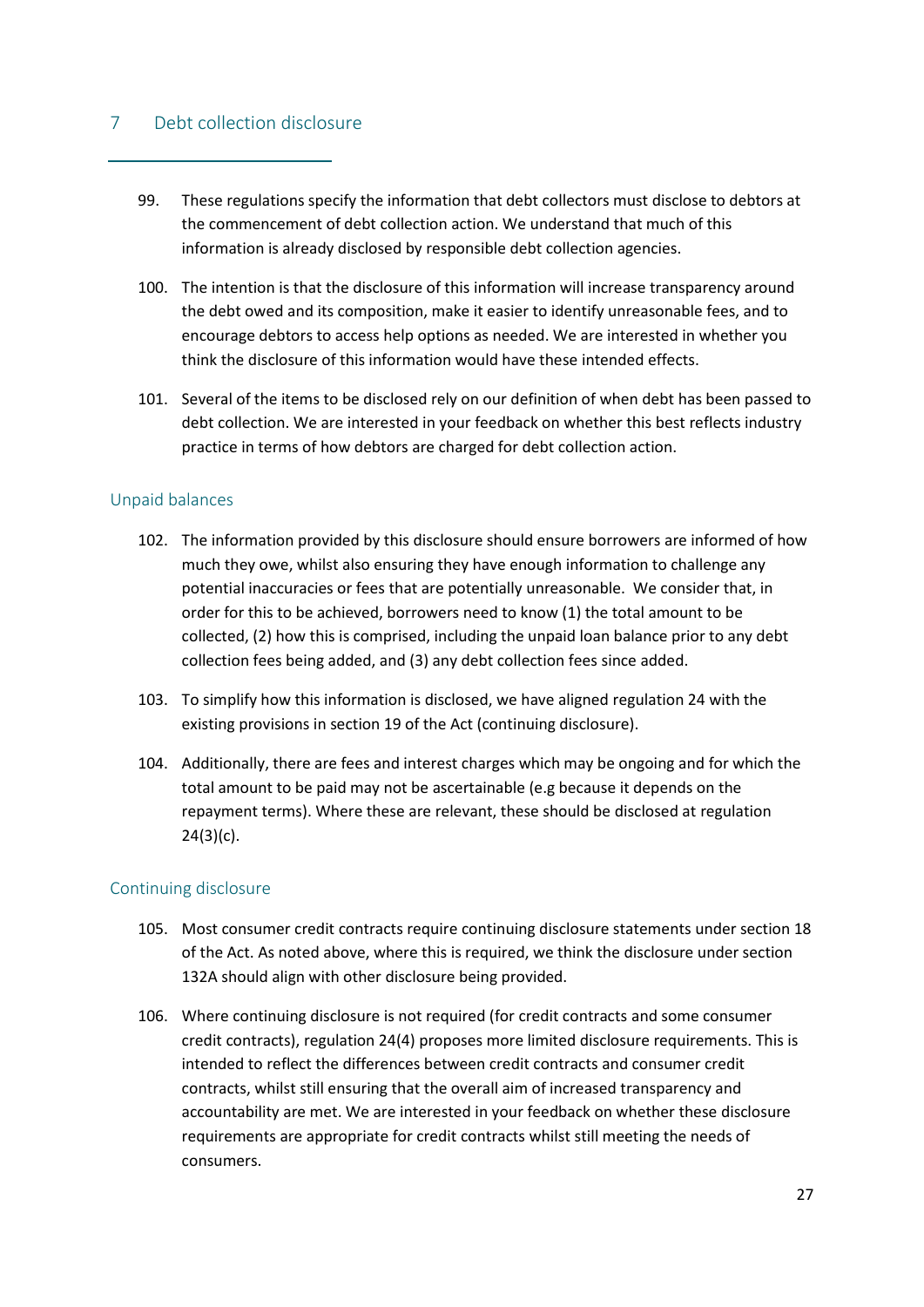107. Both cases require the specific disclosure of debt collection charges.

#### <span id="page-27-0"></span>Excluded fees

- 108. However, there are some fees which could fall outside of this framework (for example, where any potential court costs could be passed on to debtors). We are interested in your feedback on the merits of including or excluding this information, including whether guidelines as to the layout of information would assist in achieving the overall policy objectives.
- 109. On the one hand, it would ensure that disclosure is complete and would ensure transparency. However, some consumers may find the volume of information unhelpful and difficult to navigate, or the provision of information around costs not yet incurred to be intimidating.

#### **KEY AREAS WE WOULD LIKE YOUR FEEDBACK ON:**

- The structure of disclosure of charges, and if this reflects industry practice for how charges are passed on.
- Whether the regulations capture all the information that should be disclosed to debtors (for example, in relation to costs associated with court proceedings).
- Whether all the disclosure requirements are appropriate for credit contracts that are not also consumer credit contracts (for example, disclosure of redress options like MoneyTalks).
- How the disclosure obligations could be refined to better improve transparency or to better enable debtors to seek assistance (where needed).
- If the provision of model disclosure statements would assist in compliance with these regulations and their empowering provision (new section 132A).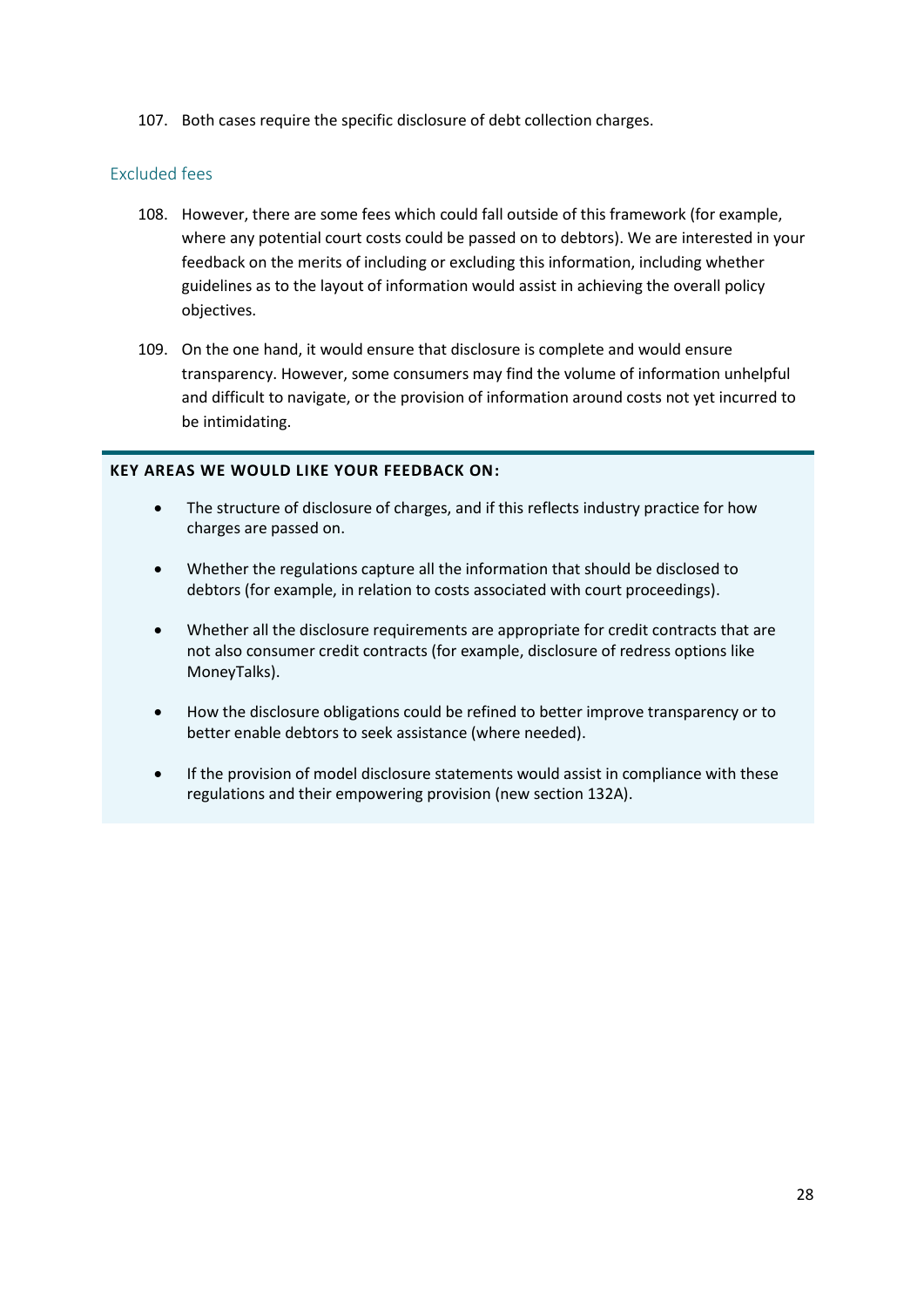## <span id="page-28-0"></span>8 Other regulations inserted by the Bill

- 110. Clause 59 of the Bill also makes regulations in relation to the following:
	- a. a new requirement to provide contact details for the *MoneyTalks* service in payment reminders, or an application for a high-cost consumer credit contract is declined
	- b. a new requirement to provide contact details for dispute resolution schemes when a complaint is received
	- c. the formulae used to calculate the weighted average annual interest rate (for the purposes of the definition of high-cost consumer credit contract) and the rate of charge.
- 111. Because these requirements are inserted by regulations, they can be further amended by regulations after Royal assent.
- 112. While the policy direction will have been agreed by Parliament, we invite submitters to provide feedback if they have any drafting concerns, i.e about the way in which any of these requirements have been expressed.

<span id="page-28-1"></span>New regulation 5A(3) – Requirement to provide contact details for to *MoneyTalks* in payment reminders

- 113. New regulation 5A(3) requires that the following information be provided in every payment reminder sent by a creditor under a consumer credit contract:
	- a. that the person can ask for free and confidential budgeting and financial capability advice from *MoneyTalks*
	- b. the contact details for *MoneyTalks*
	- c. a link to *MoneyTalk's* Internet site.
- 114. The purpose of this is to help encourage borrowers to seek advice from trained financial mentors at the earliest possible opportunity, when they are behind on any debt repayments.
- 115. "Payment reminder" is defined in section 132A of the Bill as a communication made within 6 months of a default in payment that requires a payment that is overdue, excluding filing enforcement proceedings and various other communications.

# <span id="page-28-2"></span>New regulation 5A(2) and 5A(4) – Requirement to provide information about disputes resolution schemes and financial mentor services

116. New regulation 5A(4) requires the following information about dispute resolution schemes to be disclosed to any person who makes a complaint: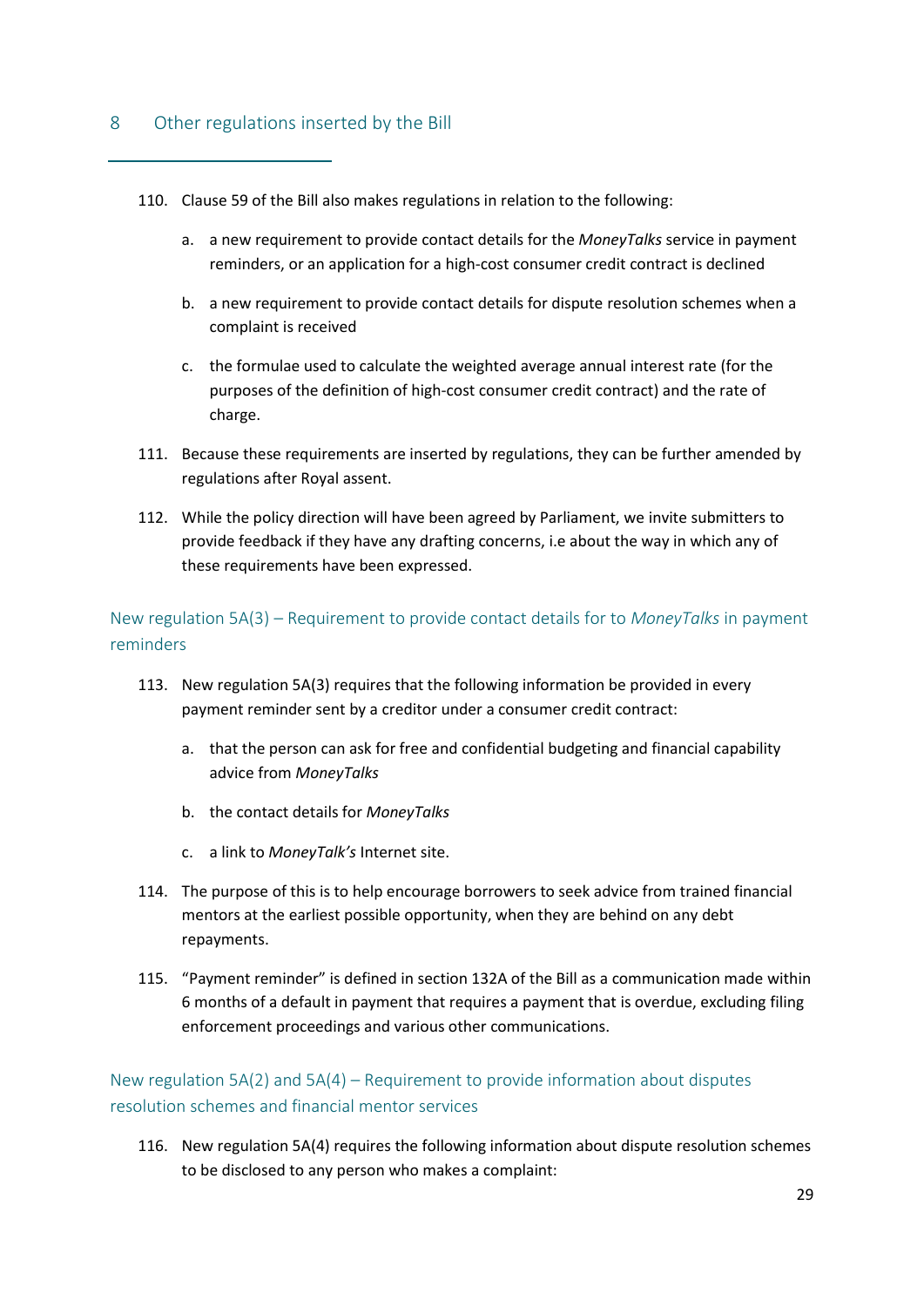- a. the name of, and contact details for, the dispute resolution scheme of which the creditor is a member
- b. an explanation of what that scheme provides
- c. that the scheme will not charge a fee to any complainant to investigate or resolve a complaint.
- 117. This is similar to existing requirements in the scheme rules of Insurance and Financial Services Ombudsman Scheme, Financial Services Complaints Limited and Financial Disputes Resolution Service.
- 118. "Complaint" is defined as "an expression of dissatisfaction related to its services to which a response or a resolution is explicitly or implicitly expected". This is based on the definition in ISO 10002:2018**<sup>2</sup>** . This definition is widely used in complaints policies in New Zealand, including the scheme rules of the above disputes resolution schemes.

## <span id="page-29-0"></span>Formulae in relation to the rate cap

l

- 119. Section 45AAC(d) of the Bill allows for contracts to be declared, by regulations, to be a type of contract that is a high-cost credit contract.
- 120. Section 45(d)(1) of the Bill provides for regulations to prescribe how the rate charge should be calculated, for the purpose of defining a high-cost consumer credit contract.

#### Key areas we would like your feedback on:

- How the drafting of the regulations inserted by the Bill could be refined to be more effective and minimise cost for lenders.
- Is there another way to describe the *MoneyTalks* service, to better encourage people to seek assistance?

<sup>2</sup> International Organization for Standardization, ISO 10002:2018, *Quality management – Customer satisfaction – Guidelines for complaints handling in organization, [https://www.iso.org/obp/ui/#iso:std:iso:10002:ed-](https://www.iso.org/obp/ui/#iso:std:iso:10002:ed-3:v1:en)[3:v1:en](https://www.iso.org/obp/ui/#iso:std:iso:10002:ed-3:v1:en).* The definition used in the standard is "expression of dissatisfaction made to an organization (3.8), related to its product or service, or the complaints-handling process itself, where a response or resolution is explicitly or implicitly expected".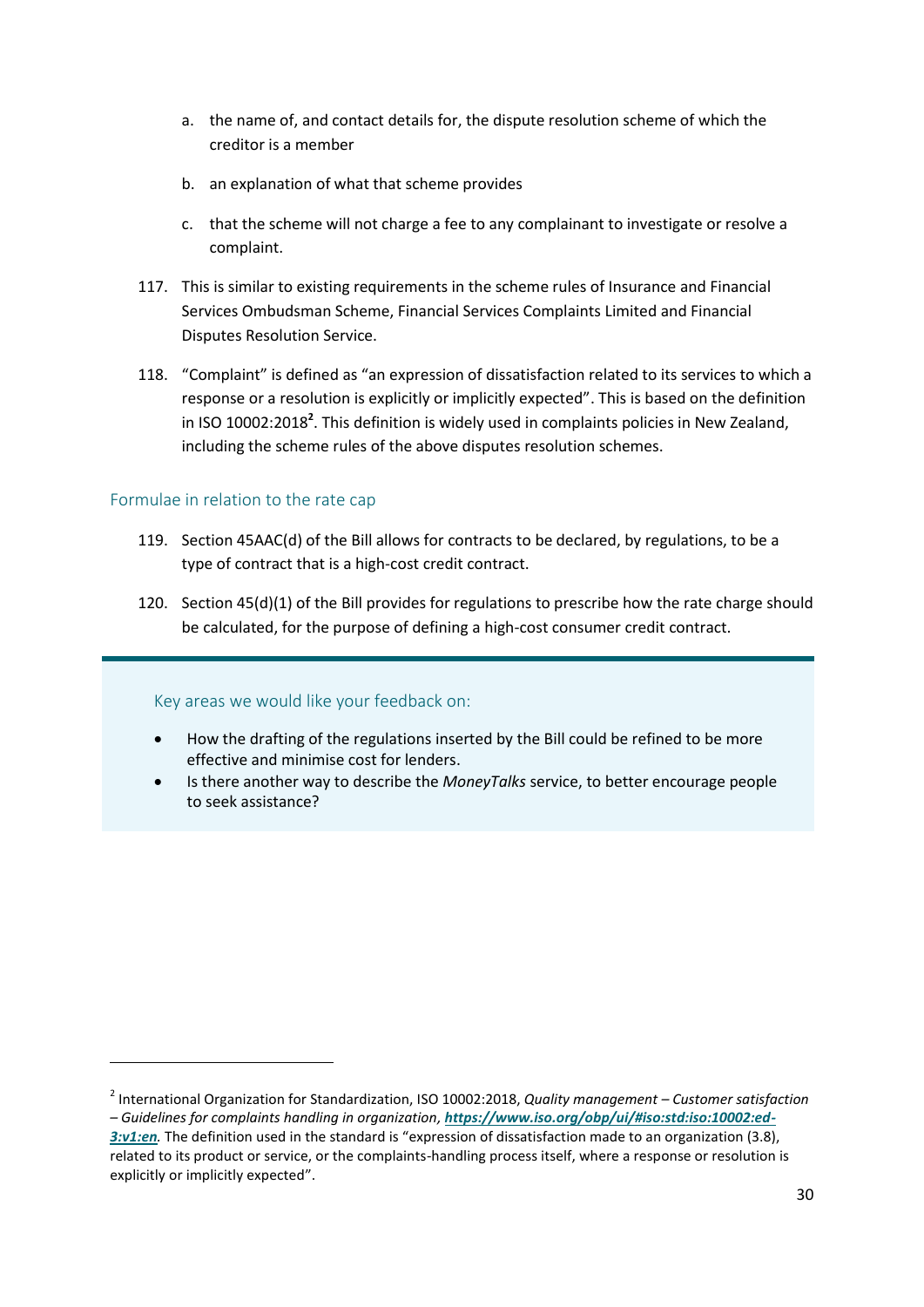# <span id="page-30-0"></span>9 Credit Contracts Legislation Amendment Act Commencement Order 2020

- 121. The accompanying draft Credit Contracts Legislation Amendment Act Commencement Order 2020 (**commencement order**) sets out proposed dates for most of the provisions of the Bill to come into force. This should be read together with clause 2 of the Bill, which sets out the dates that a number of other provisions come into force.
- 122. The main dates are shown in the table below.

| the day after Royal assent | new enforcement provisions, including pecuniary penalties, statutory<br>$\bullet$<br>damages and enforceable undertakings<br>expanded options for creditors to make electronic disclosure                                                                                                                                                                                                                                                                                                                                                                                                                             |  |  |
|----------------------------|-----------------------------------------------------------------------------------------------------------------------------------------------------------------------------------------------------------------------------------------------------------------------------------------------------------------------------------------------------------------------------------------------------------------------------------------------------------------------------------------------------------------------------------------------------------------------------------------------------------------------|--|--|
| 1 June 2020                | new requirements on high-cost lenders, including the total cost of credit<br>$\bullet$<br>cap and rate cap<br>mobile traders to be treated as creditors under consumer credit contracts<br>$\bullet$<br>duties on directors and senior managers                                                                                                                                                                                                                                                                                                                                                                       |  |  |
| 1 September 2020           | applications open for certifications of directors and senior managers as fit<br>and proper persons                                                                                                                                                                                                                                                                                                                                                                                                                                                                                                                    |  |  |
| 1 April 2021               | requirements to keep records of affordability and suitability assessments,<br>٠<br>and how fees are calculated<br>providing disclosure to borrowers in languages used in advertising language<br>providing information about disputes resolution schemes and financial<br>$\bullet$<br>mentoring services<br>creditors and mobile traders required to hold certifications (currently<br>$\bullet$<br>registered creditors have until their next annual confirmation to obtain a<br>certification)<br>regulations setting minimum requirements for affordability, suitability,<br>$\bullet$<br>responsible advertising |  |  |

**COMMENCEMENT DATES**

 $\overline{a}$ 

- 123. These dates were originally recommended to select committee in our Departmental Report, based on submissions on the Bill. However, in recognition of the complexity of the Bill and the potential for errors in setting commencement dates, we recommended that many of these dates be set by Order in Council, to enable errors to be addressed.
- 124. We are not proposing to revisit the dates on which the main provisions of the Bill will come into force. However, we have published the draft commencement order so as to provide certainty around commencement dates, and to enable feedback on any apparent errors in the allocation of specific provisions to the dates set out in the commencement order<sup>3</sup>.

 $3$  An example of such an error would be if an offence provision were listed as stating before the relevant defences.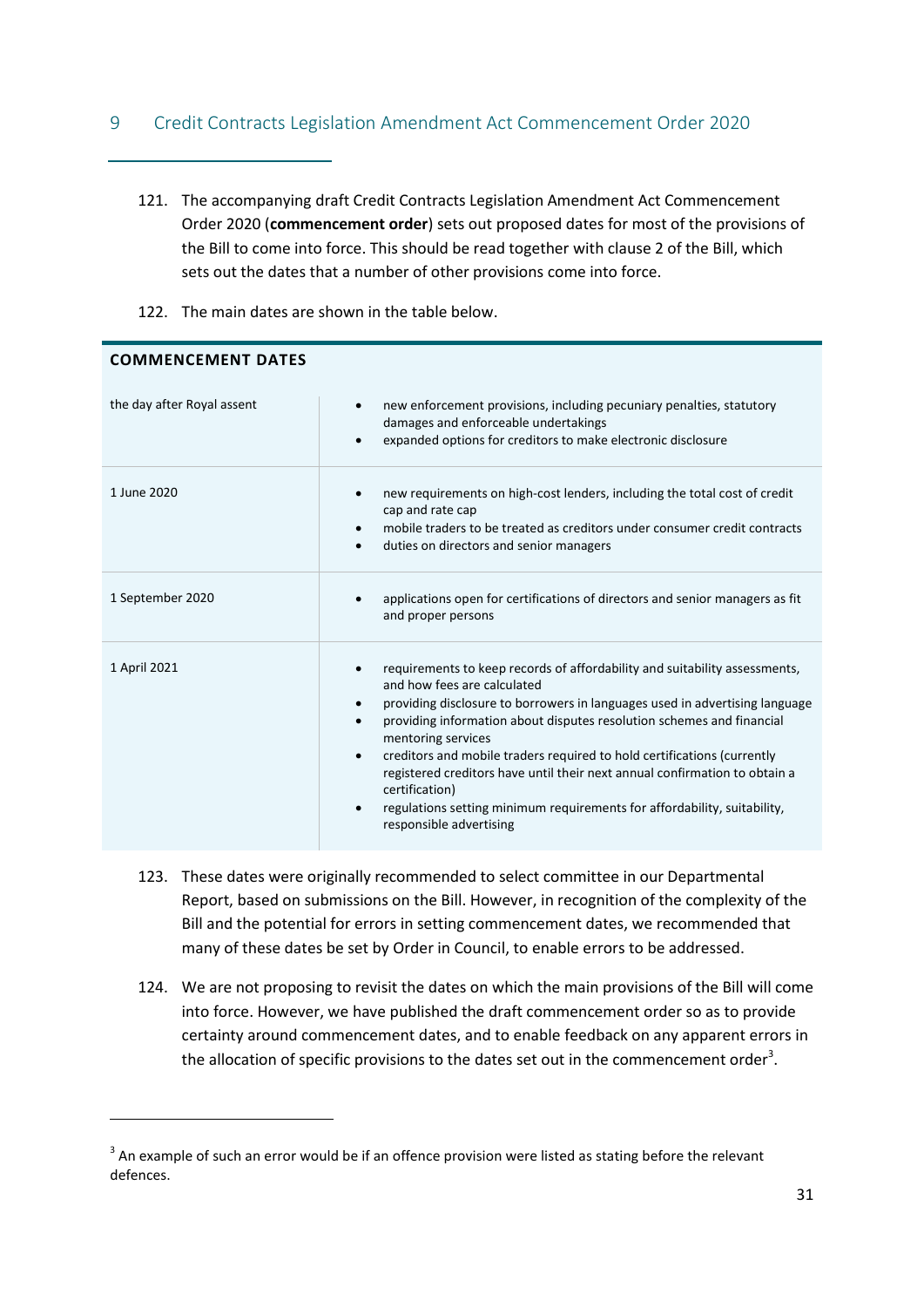Key areas we would like your feedback on:

 Any errors in the allocation of provisions to dates specified in the commencement order.

## <span id="page-31-0"></span>10 Content of the annual return

- 125. Under section 116AAA, the Bill requires that lenders provide an annual return to the Commerce Commission, in which they provide statistical information about their business.
- 126. We set out below our initial thoughts on the types of information which could support the Commerce Commission's monitoring and enforcement functions in relation to the consumer credit industry.
- 127. Your feedback will inform the content of future regulations specifying the information to be provided, in what form, and by whom. We invite feedback around the feasibility of providing this information, and alternative suggestions for similar information which may be simpler or easier to generate and provide. We acknowledge that this is a long list of potential data types and are interested in your thoughts on which information is most (and least) useful for monitoring purposes.

#### <span id="page-31-1"></span>Information about the loan book

- 128. Total dollar amount of consumer credit provided.
- 129. Total dollar amount of consumer credit outstanding as at the end of the period.
- 130. Proportion of revenue coming from interest, fees, default interest and default fees.
- 131. The number of consumer credit contracts entered into for which a security interest is or may be taken under the contract.
- 132. The number of high-cost consumer credit contracts and related consumer credit contracts entered into.
- 133. The number of consumer credit contracts provided at an annual interest rate of:
	- a. 10% or less
	- b. 11% to 25%
	- c. 25% to 29%
	- d. 30% to 40%
	- e. 41% to 50%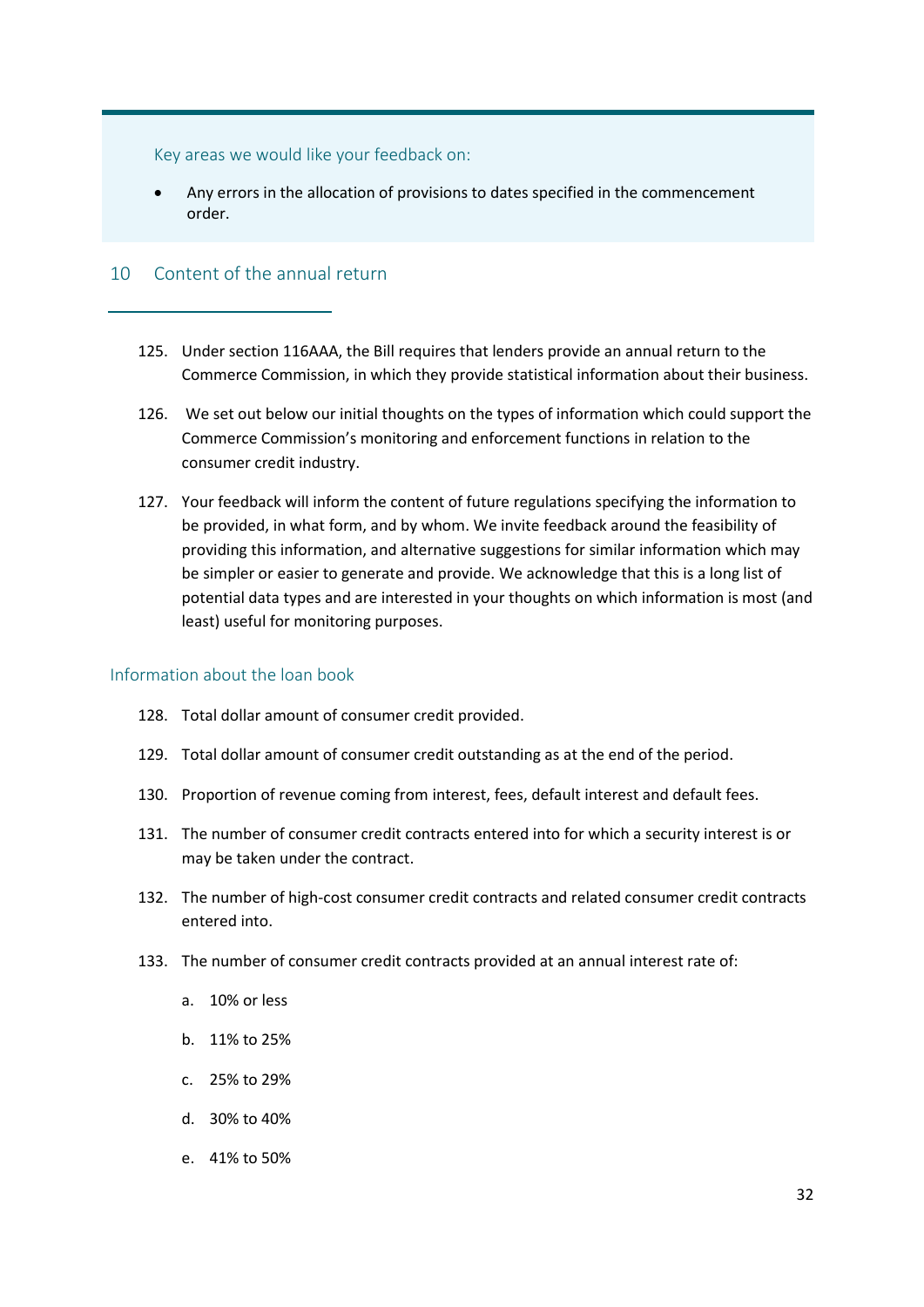- f. 51% or greater.
- 134. For each of the categories listed above, the number of consumer credit contracts where the terms of the loan were extended or the loan was rolled over or refinanced.
- 135. Information about interest rates and fees as required to be disclosed under the Credit Contracts and Consumer Finance Regulations 2004, sections 4B to 4D and if interest rates and fees have changed during the reporting period, details about changes.
- 136. The average term of a loan.

#### <span id="page-32-0"></span>Information to be provided about high-cost lending

- 137. The number of consumer credit contracts provided, with data both as an average (mean) across all consumer credit contracts, and as averages (means) for all consumer credit contracts in each of the following categories:
	- a. 0.0 0.29 per cent rate of charge per day
	- b. 03 0.49 per cent rate of charge per day
	- c.  $0.5 0.8$  per cent rate of charge per day.
- 138. The number of consumer credit contracts and related consumer credit contracts where total payments made reached 90 per cent or more of the first advance.
- 139. A breakdown of the stated purpose for which a borrower requested a consumer credit contract (broken down by the lender's internal categories).

## <span id="page-32-1"></span>Information to be provided in relation to car finance

- 140. The number of loans which included insurance (including repayment waiver products), broken down by the type of insurance provided.
- 141. The number of loans with insurance where a claim was lodged.
- 142. The number of loans with a repayment waiver where a claim was lodged.
- 143. The number of loans with insurance where a claim was approved and paid out.
- 144. The number of loans with a repayment waiver where a claim was approved and paid out.

## <span id="page-32-2"></span>Information about loans

- 145. The number of unique borrowers (i.e where each borrower is only counted once regardless of how many times they borrowed).
- 146. The number of unique borrowers for high-cost consumer credit contracts.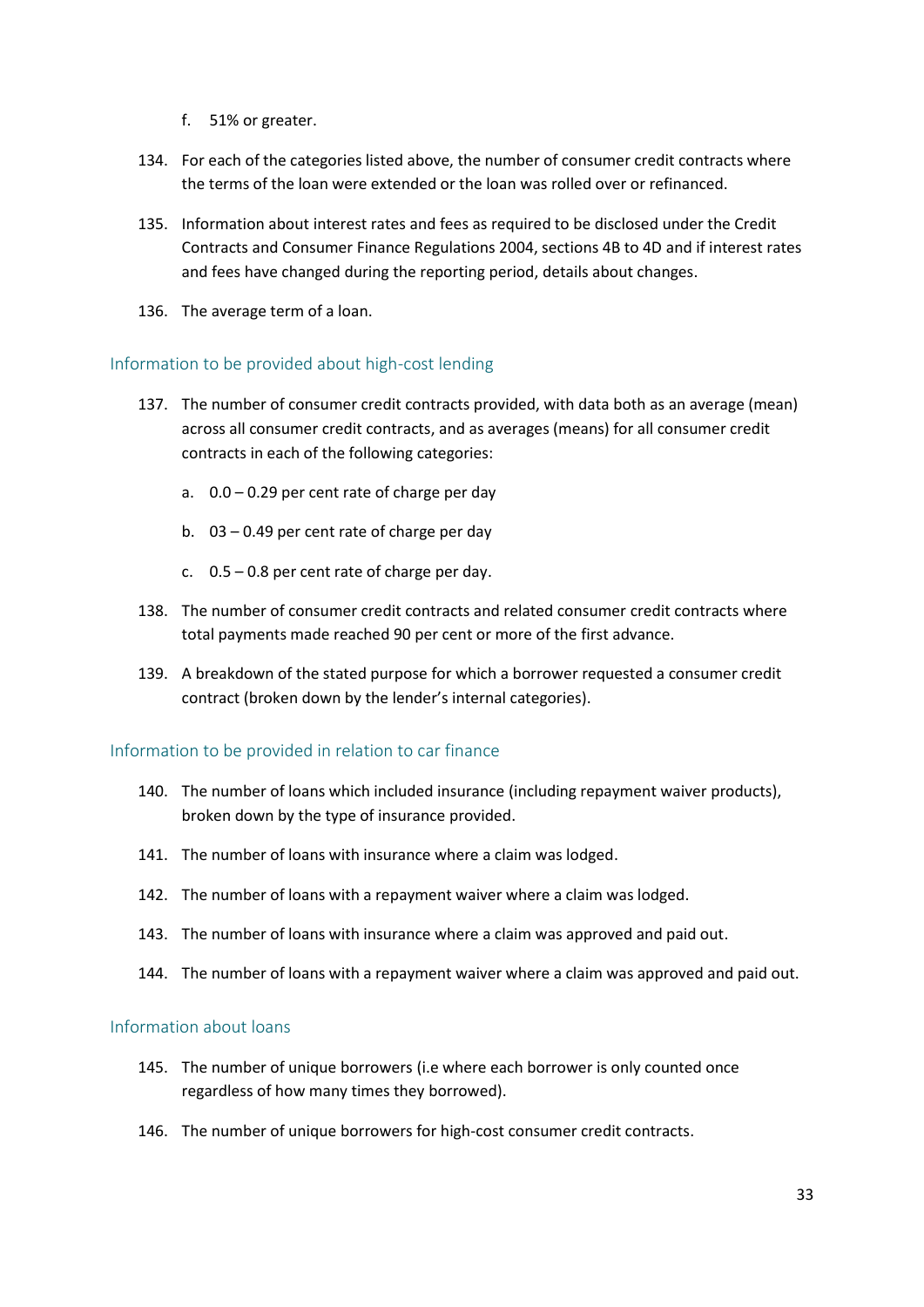- 147. The information at paragraphs [148,](#page-33-1) [149](#page-33-2) an[d 150 s](#page-33-3)hould be provided as a total across all consumer credit provided and as totals for all consumer credit provided in each of the following brackets of total income before tax and any other compulsory deductions (i.e including all sources of income), in New Zealand dollars
	- a. \$0–\$30,000
	- b. \$30,001–\$50,000
	- c. \$50,001–\$70,000
	- d. \$70,001–\$100,000
	- e. \$100,001–\$120,000
	- f. \$120,001–\$150,000
	- g. >\$150,000.
- <span id="page-33-1"></span>148. The number of consumer credit contracts entered into, broken down into the number that were new customers and the number that were returning customers.
- <span id="page-33-2"></span>149. The number of applications for consumer credit that were declined, broken down into the number that were new customers and the number that were returning customers.
- <span id="page-33-3"></span>150. The number of applications for consumer credit that were withdrawn.
- 151. The number of loans which were defaulted on or fell into arrears within one month of taking out the loan.
- 152. The number of loans which were repaid in full by taking out a new loan with the creditor.
- 153. The number of loans which included an assignment of wages.
- 154. The number of loans with attachment orders, as a result of default.
- 155. The number of consumer credit contracts for which debt collection action was undertaken (for example, by being transferred to an internal debt collection team, by contracting a debt collector to collect the debt, or by on-selling the debt to a debt collector)
- 156. The number of hardship applications received in the period.
- 157. The number of hardship applications approved in the period.
- 158. Number of loans for which there was a guarantor.
- 159. Number of loans where the guarantor was asked to repay the debt.

#### <span id="page-33-0"></span>Information about complaints

160. The number of complaints made to the creditor in the period.